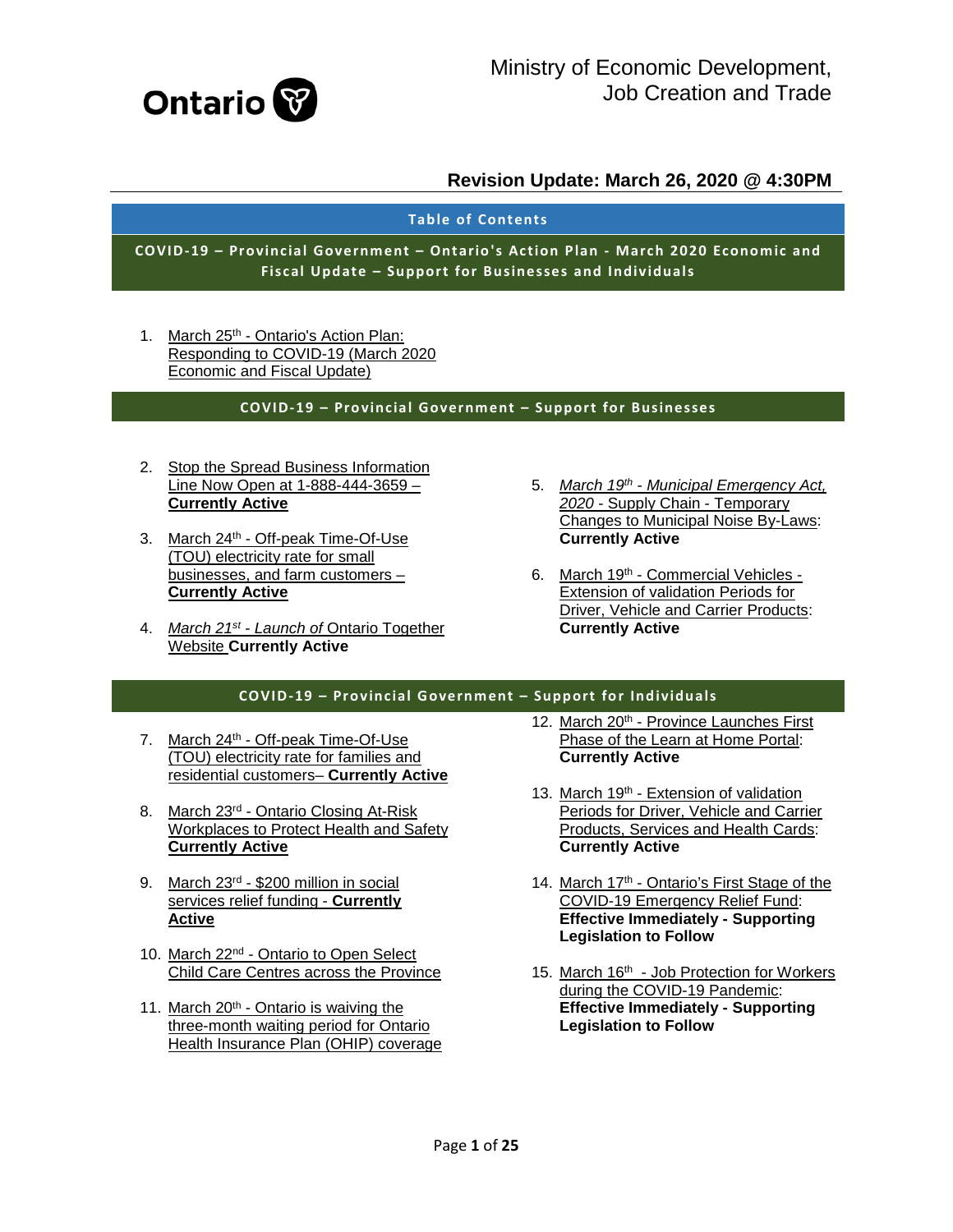

16. March 16th - Additional Support for [Ontario Residents:](#page-11-1) **Currently Active**

**COVID-19 – Federal Government – Support for Businesses**

- 17. March 18th \$82 Billion COVID-19 [Economic Aid Package:](#page-12-0) **Currently [Active](#page-12-0)**
- 18. March 23rd \$275 [million for coronavirus](#page-12-1)  [research and medical countermeasures](#page-12-1)
- 19. March 23rd [\\$5 billion in lending](#page-12-2)  [capacity to producers, agribusinesses,](#page-12-2)  [and food processors](#page-12-2)
- 20. March  $20<sup>th</sup>$  Plan to Mobilize Industry to [fight COVID-19](#page-13-0)
- 21. *[The Pandemic Response Challenge](#page-13-1)  Program*[: National Research Council of](#page-13-1)  Canada – **[Currently Active](#page-13-1)**
- 22. March 20th National Research Council of Canada (NRC) - [COVID-19 Challenge](#page-14-0)  Program – **[Currently Active](#page-14-0)**
- 23. March 18<sup>th</sup> [Deferral of Income Tax:](#page-14-1) **[Currently Active](#page-14-1)**
- 24. March 18th Small Businesses 10% [Wage Subsidy:](#page-15-0) **Effective Immediately - [Supporting Legislation to Follow](#page-15-0)**
- 25. March 18th Business Credit Availability [Program \(BCAP\):](#page-15-1) **Currently Active**
- 26. March 18th [Canada Account Limit](#page-16-0)
- 27. March 18th Regional Development [Agencies \(RDAs\) -](#page-16-1) FedDev Ontario
- 28. March 18th Additional Support for Businesses: **[Currently Active](#page-17-0)**
- 29. March 16th Insured Mortgage Purchase Program: **[Currently Active](#page-17-1)**
- 30. March 16th Measures Enacted by the [Bank of Canada](#page-17-2)
- 31. March 15th- [Support for employers and](#page-18-0)  [workers through the Work-Sharing](#page-18-0)  program: **[Currently Active](#page-18-0)**
- 32. March  $15<sup>th</sup>$  Changes to the [Employment Insurance sickness](#page-18-1)  benefits: **[Currently Active](#page-18-1)**
- 33. March 11<sup>th</sup> Public Works and [Government Services Canada –](#page-19-0) COVID-[19 Supplier Purchasing Program](#page-19-0)

#### **COVID-19 – Federal Government – Support for Individuals**

- 34. March 25th Canada Emergency [Response Benefit \(CREB\)](#page-20-0)
- 35. March 18th Temporarily Boosting of [Canada Child Benefit payments:](#page-20-1)  **[Implementation by May](#page-20-1)**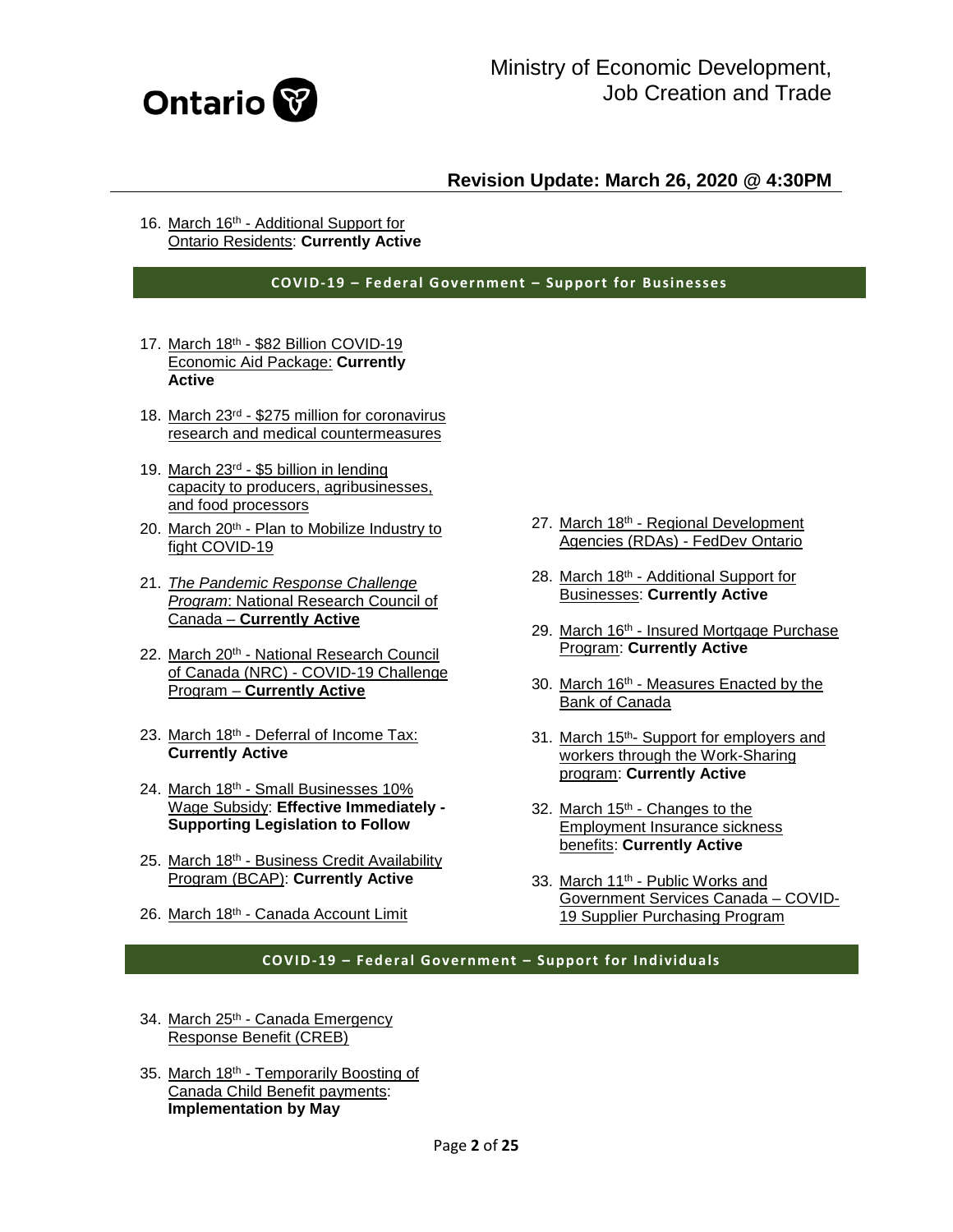

- 36. March 18th [Mortgage Default](#page-21-0)  [Management Tools –](#page-21-0) **Effective [Immediately](#page-21-0)**
- 37. March 18th [Goods and Services Tax](#page-21-1)  (GST) Credit - [Special Top-Up Payment:](#page-21-1)  **[Implementation by Early May](#page-21-1)**
- 38. March 18<sup>th</sup> Extension of Tax Filing Deadline: **[Currently Active](#page-21-2)**
- 39. March 18th Registered Retirement [Income Funds \(RRIFs\) –](#page-21-3) Minimum **[Withdrawals](#page-21-3)**
- 40. March 18th Deferral of Canada Student Loan Payments: **[Implementation by](#page-21-4)  [Early April](#page-21-4)**
- 41. March 18th \$305 million Indigenous [Community Support Fund:](#page-22-0)  **[Implementation by April](#page-22-0)**

# **COVID-19 – Provincial Government – Ontario's Action Plan - March 2020 Economic and Fiscal Update**

- <span id="page-2-0"></span>1. March 25<sup>th</sup> - Ontario's Action Plan: Responding to COVID-19 (March 2020) Economic and Fiscal Update)
	- o **\$17 billion** total response is a critical first step to ensure Ontario's health care system, communities and economy are positioned to weather the challenges ahead.
		- i. Action Plan includes:
			- **\$3.7 billion** to directly support people and to protect jobs.
			- **\$3.3** billion in additional health care resources to protect the health and well-being of the people of Ontario.
			- **\$10 billion** in support for people and businesses through tax and other deferrals
			- [https://budget.ontario.ca/2020/marchupdate/action](https://budget.ontario.ca/2020/marchupdate/action-plan.html?_ga=2.125139914.1996799419.1584986608-1305037528.1580157468#section-0)[plan.html?\\_ga=2.125139914.1996799419.1584986608-](https://budget.ontario.ca/2020/marchupdate/action-plan.html?_ga=2.125139914.1996799419.1584986608-1305037528.1580157468#section-0) [1305037528.1580157468#section-0](https://budget.ontario.ca/2020/marchupdate/action-plan.html?_ga=2.125139914.1996799419.1584986608-1305037528.1580157468#section-0)
	- *Further Breakdown of Action Plan:*
	- *I. Resources for the Health Care System*
		- o **\$1.0 billion** COVID-19 **contingency fund** for emerging health care needs related to the COVID-19 outbreak.
		- o **\$935 million** for the hospital sector, including increasing health care capacity by 1,000 acute care and 500 critical care beds and completing additional assessment centres.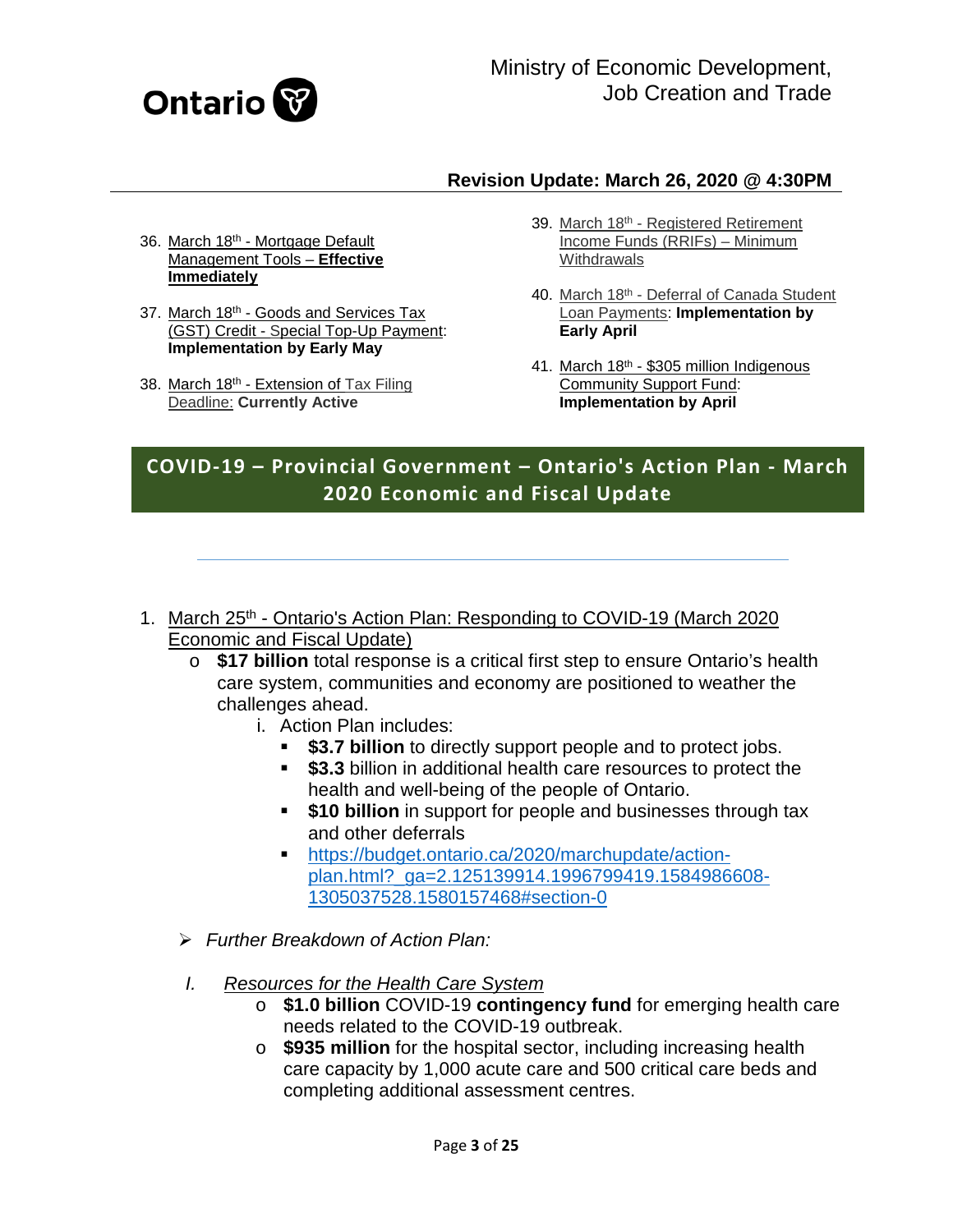

- o **\$160 million** to support COVID-19 monitoring, surveillance, and laboratory and home testing, while also investing in virtual care and Telehealth Ontario.
- o **\$243** million for surge capacity in the long-term care sector, as well as funding for 24/7 screening, more staffing to support infection control, and supplies and equipment to help tackle the COVID-19 outbreak.
- o **\$75 million** to supply personal protective equipment and critical medical supplies to front-line staff to tackle COVID-19.

# *II. Support for Businesses*

Helpful web link with details:

*<https://budget.ontario.ca/2020/marchupdate/annex.html>*

- o Cutting taxes by **\$355 million** for about **57,000 employers** through a proposed temporary increase to the **Employer Health Tax (EHT) exemption**.
	- i. Proposal to retroactively raise the EHT exemption from \$490,000 to **\$1 million** for 2020. The exemption would return to its current level of \$490,000 on January 1, 2021.
	- ii. Would provide additional EHT relief of up to **\$9,945** per eligible employer.
- o Helping to support regions lagging in employment growth with a proposed new Corporate Income Tax Credit, the **Regional Opportunities Investment Tax Credit**.
	- i. **10 per cent** refundable Corporate Income Tax credit for capital investments.
	- ii. **34** eligible regions in both Northern and Southern Ontario.
	- iii. The tax credit would be available for expenditures in excess **of \$50,000** and up to a limit of **\$500,000** for qualifying investments.
	- iv. For eligibility details please visit: <https://budget.ontario.ca/2020/marchupdate/annex.html>
- o **\$6 billion** in support by providing **five months** of interest and penalty relief for businesses to file and make payments for the majority of provincially administered taxes.
	- i. Beginning **April 1, 2020**, penalties and interest will not apply to Ontario's businesses that miss any filing or remittance deadlines under select provincially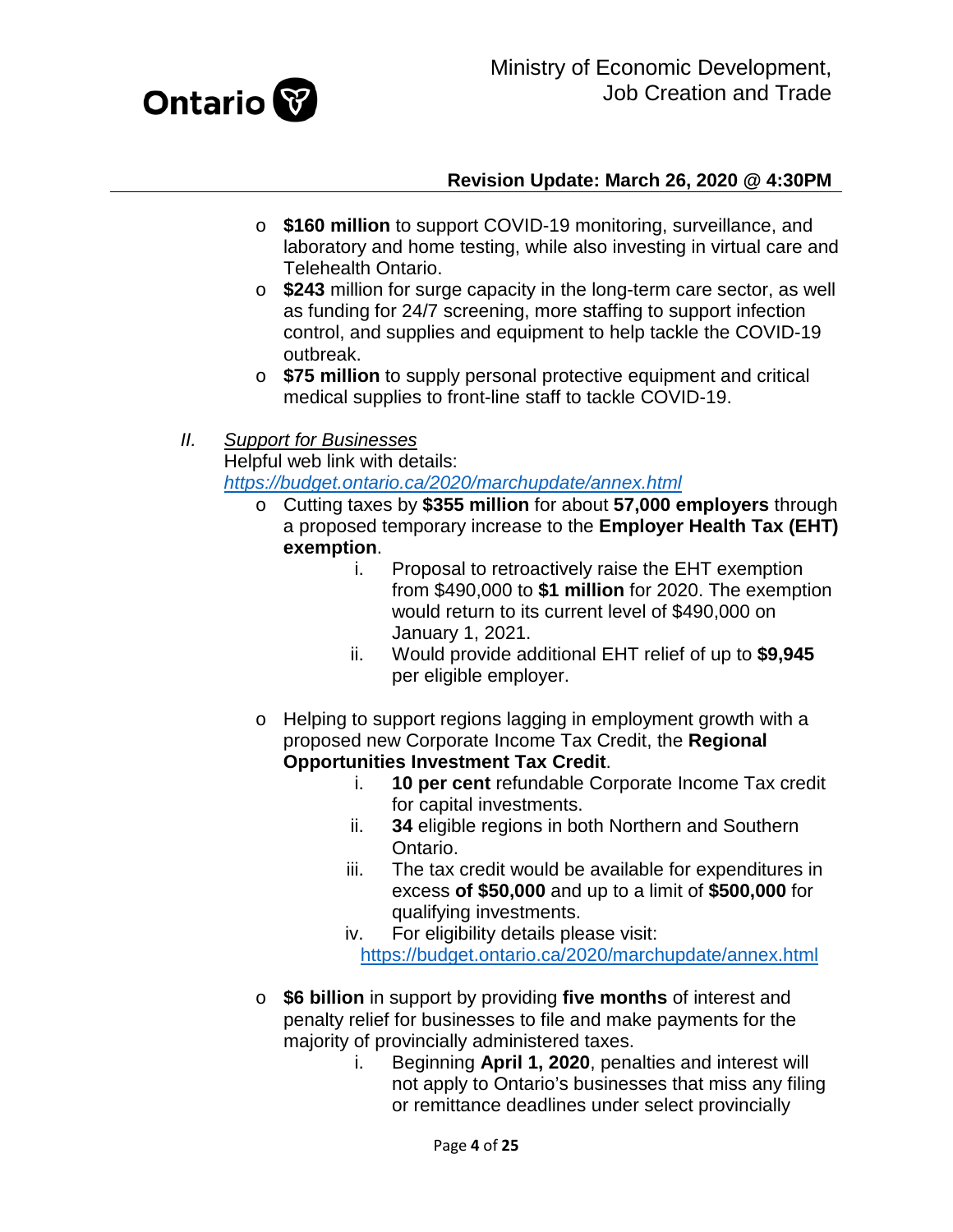

administered taxes. This will continue for a period of five months, up until **August 31, 2020**, under the following provincially administered tax programs:

- **Employer Health Tax;**
- Tobacco Tax:
- Fuel Tax;
- Gas Tax;
- **Beer, Wine and Spirits Taxes;**
- Mining Tax;
- **Insurance Premium Tax;**
- **International Fuel Tax Agreement;**
- Retail Sales Tax on Insurance Contracts and Benefit Plans; and
- Race Tracks Tax
- o **\$1.9 billion** in support by the **Workplace Safety and Insurance Board (WSIB)** allowing employers to defer payments for up to **six months**.
- o <https://www.wsib.ca/en/financialrelief><br>i. All employers covered b
	- All employers covered by the WSIB's workplace insurance are automatically eligible for the provisions of the relief package and can defer premium reporting and payments until **August 31, 2020**.
	- ii. They will not be required to opt in to receive this benefit.
	- iii. There will be no negative consequences for businesses who defer premium reporting and payments.
	- iv. The WSIB will continue to fully cover workers at eligible workplaces.
	- v. The deferred premiums will amount to an average **\$1,760** for approximately **275,000 Ontario businesses**.
	- vi. Additionally, the government reduced costs to employers by deploying a new rate framework and via the elimination of the unfunded liability charge, putting more than **\$2 billion** back into the economy.
- *III. Support for Individuals & Families*
	- o Providing a one-time payment of **\$200** per child up to 12 years of age, and **\$250** for those with special needs, including children enrolled in private schools.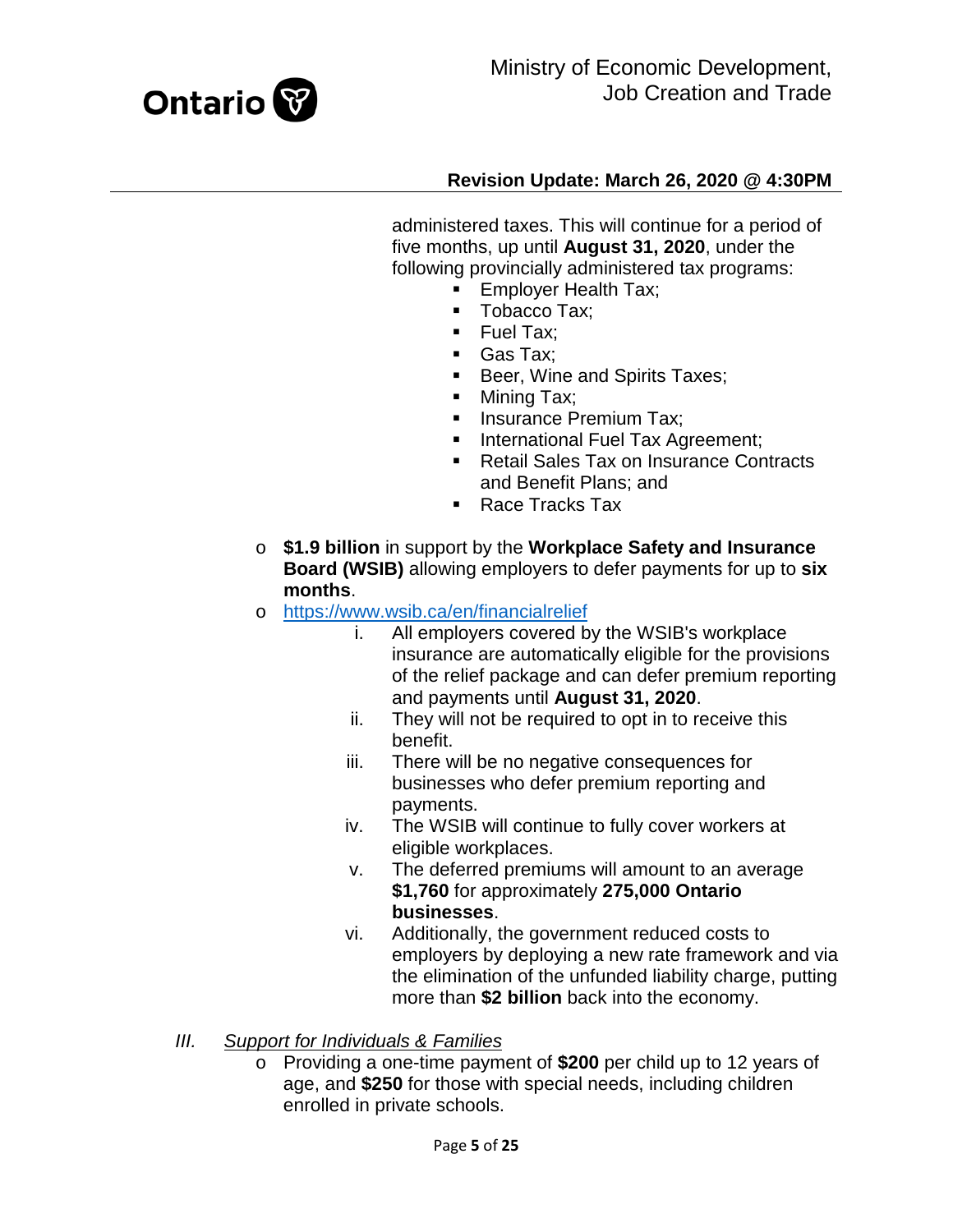

- o Proposing to **double** the Guaranteed Annual Income System (GAINS) payment for **low-income seniors for six months**.
	- i. Proposal to double the Guaranteed Annual Income System (GAINS) maximum payment to \$166 per month for individuals and \$332 per month for couples, for six months starting in April 2020
- o Provides approximately **\$5.6 billion** for electricity cost relief programs in 2020-21 (See Bullets 3 for detail on business accounts and Bullet 7 for residential details)
- o **\$9 million** in direct support to families for their energy bills by expanding eligibility for the Low-income Energy Assistance Program (LEAP) and ensuring that their electricity and natural gas services are not disconnected for nonpayment during the COVID-19 outbreak.
- o Expanding access to the emergency assistance program administered by Ontario Works
- o Providing **six months** of Ontario Student Assistance Program (**OSAP**) loan and interest accrual relief for students
- o **\$26 million** to Indigenous peoples and communities, including emergency assistance for urban Indigenous people in financial need
- o Enhancing direct funding by **\$148 million** for charitable and nonprofit social services organizations such as food banks, homeless shelters, churches and emergency services

### *IV. Joint Support for Both Individuals & Businesses*

- o Over **\$1.8 billion** in support by deferring the upcoming **June 30** quarterly municipal remittance of **education property tax** to school boards by 90 days, which will provide municipalities the flexibility to, in turn, provide property tax deferrals to residents and businesses
- o The government is postponing the planned property tax reassessment for 2021.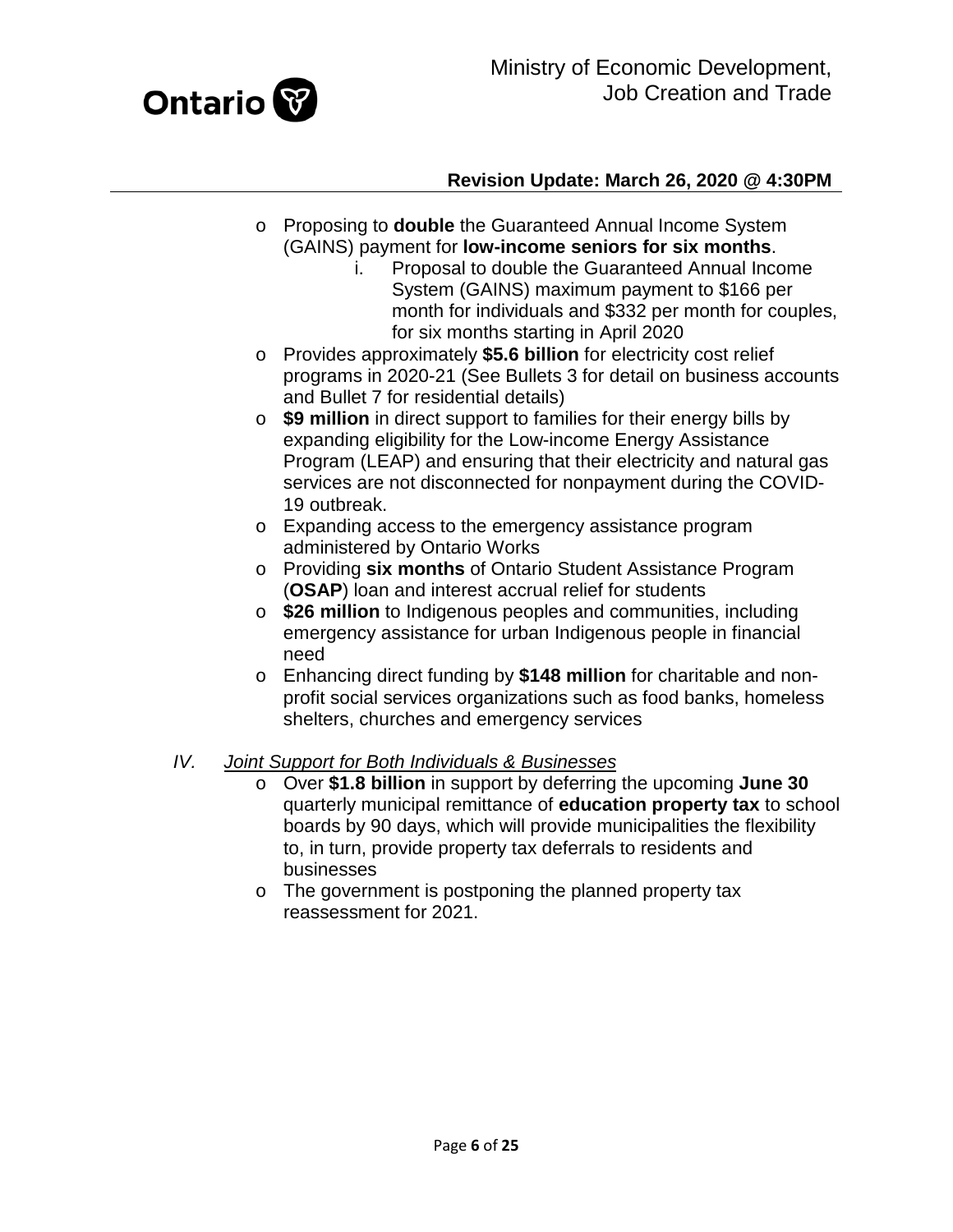

# **COVID-19 – Provincial Government – Support for Businesses**

- The Provincial government is reaching out on a daily basis to leaders at businesses big and small, including at our financial institutions, as well as unions, to ensure we have the latest information, and that there is an open line of communication as the government works to address COVID-19's impact on the economy.
- 2. Stop the Spread Business Information Line Now Open at 1-888-444-3659 -**Currently Active**
	- o The province has launched a toll-free line **1-888-444-3659** to provide support to Ontario businesses who have questions about the province's recent **emergency order** to close at-risk workplaces.
	- o Help is available from Monday to Sunday, from 8:30 a.m.―5:00 p.m.
	- o Businesses who have questions about closures of at-risk workplaces or how emergency measures impact their business or employment can call the **Stop the Spread Business Information Line.**
- 3. March 24<sup>th</sup> Off-peak Time-Of-Use (TOU) electricity rate for small businesses, and farm customers – **Currently Active**
	- o For a **45-day period**, the government is working to suspend time-of-use electricity rates, holding electricity prices to the off-peak rate of **10.1 cents-per-kilowatt-hour**.
	- o This reduced price will be available **24 hours per day, seven days a week** to all time-of-use customers.
	- o Customers will see rate reductions of over **50 per cent** compared to onpeak rates.
	- o This discount will be applied automatically to electricity bills without the need for customers to fill out an application form.
	- o Depending on billing cycles, some customers will see these changes on their next electricity bill. TOU customers whose billing cycle ended before their local distribution company implemented this change will receive the reduced rate as a credit on a future bill.
- <span id="page-6-0"></span>4. *March 21st - Launch of* Ontario Together Website **Currently Active**
	- o **[Ontario Together](http://ontario.ca/ontariotogether?_ga=2.117268422.1996799419.1584986608-1305037528.1580157468)**, a new website that will help businesses and their employees work with the province to meet the challenges of COVID-19.
	- o The website will identify the province's supply challenges and solicit ideas and advice from Ontario's business and manufacturing communities on how the government can work together to meet the need.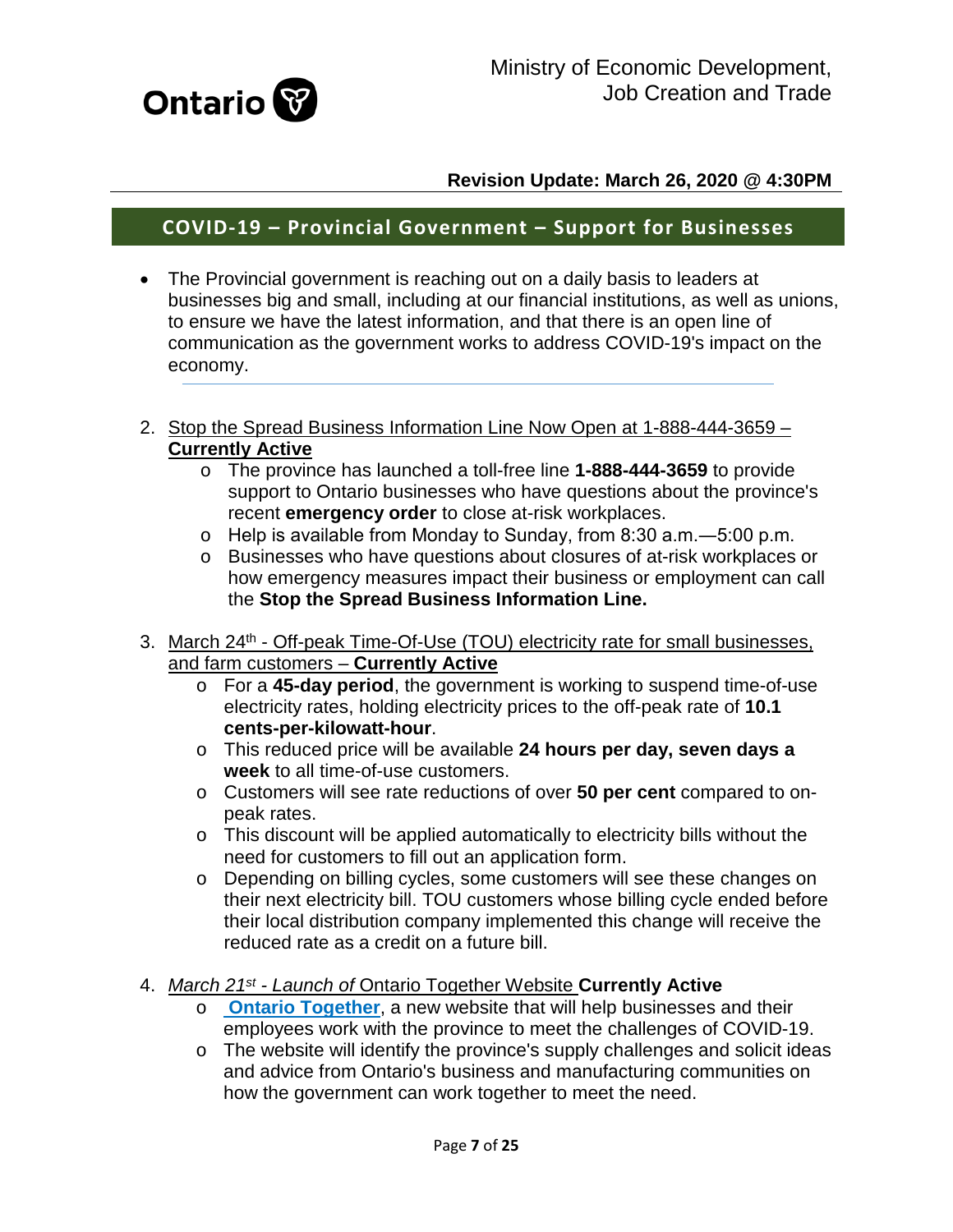

- o Through the portal, companies will be able to submit proposals for the government to procure required goods and services and share creative solutions quickly.
- o [https://www.ontario.ca/page/how-your-organization-can-help-fight](https://www.ontario.ca/page/how-your-organization-can-help-fight-coronavirus)[coronavirus](https://www.ontario.ca/page/how-your-organization-can-help-fight-coronavirus)
- <span id="page-7-0"></span>5. *March 19th - Municipal Emergency Act, 2020* - Supply Chain - Temporary Changes to Municipal Noise By-Laws: **Currently Active** 
	- o The new legislation ensures that for the near future, the delivery of goods to Ontario's businesses and consumers isn't impacted by municipal noise bylaws that may unintentionally be impeding such deliveries when they are most urgently needed.
	- o The new legislation will waive local noise by-laws allowing delivery trucks to operate overnight.
	- o These temporary changes will allow businesses to transfer goods between their warehouses and retail stores 24 hours a day, seven days a week.
- <span id="page-7-1"></span>6. March 19<sup>th</sup> - Commercial Vehicles - Extension of validation Periods for Driver, Vehicle and Carrier Products: **Currently Active**
	- o New regulations include extensions for driver licences, licence plate validation, Ontario Photo Cards, and **Commercial Vehicle Operator Registration certificates**, among others.
	- o The Ministry of Transportation is also automatically extending the due dates for medical or vision reports
	- o This extension will be in place until such time that, based on the advice of Ontario's Chief Medical Officer of Health and public health officials, the current situation improves.

# **COVID-19 – Provincial Government – Support for Individuals**

- The Province is working with partners across the healthcare system, from public health to hospitals and community care, to do everything possible to contain the virus and ensure that the system is prepared to respond to any scenario.
- <span id="page-7-2"></span>7. March 24<sup>th</sup> - Off-peak Time-Of-Use (TOU) electricity rate for families and residential customers– **Currently Active**
	- o For a **45-day period**, the government is working to suspend time-of-use electricity rates, holding electricity prices to the off-peak rate of **10.1 cents-per-kilowatt-hour**.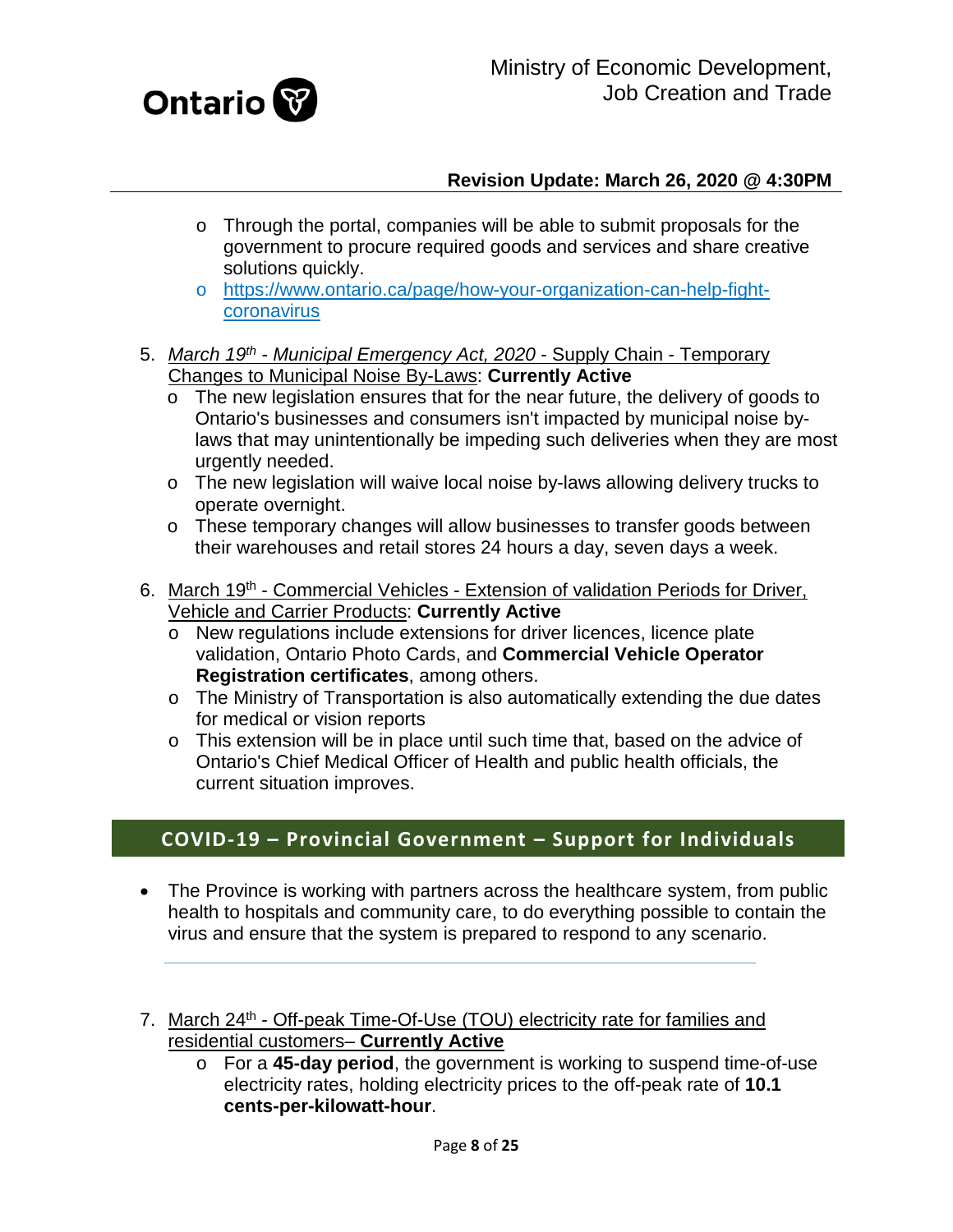

- o This reduced price will be available **24 hours per day, seven days a week** to all time-of-use customers.
- o Customers will see rate reductions of over **50 per cent** compared to onpeak rates.
- o This discount will be applied automatically to electricity bills without the need for customers to fill out an application form.
- o Depending on billing cycles, some customers will see these changes on their next electricity bill. TOU customers whose billing cycle ended before their local distribution company implemented this change will receive the reduced rate as a credit on a future bill.

### <span id="page-8-0"></span>8. March 23<sup>rd</sup> - Ontario Closing At-Risk Workplaces to Protect Health and Safety **Currently Active**

- o Ontario government will be ordering at-risk workplaces to close-down, while encouraging businesses to explore opportunities to continue operations through work-from-home and innovative business models
- o At-risk workplaces will be ordered to close by 11:59 p.m. on Tuesday, March 24th and where possible, take the necessary measures so staff can work from home allowing operations to continue.
- o This closure will be in effect for 14 days with the possibility of extending this order as the situation evolves.
- o List of essential workplaces that will remain open:<br>1. https://www.ontario.ca/page/list-essential-
	- I. [https://www.ontario.ca/page/list-essential](https://www.ontario.ca/page/list-essential-workplaces?_ga=2.37792678.408296183.1584988026-960649370.1584550156)workplaces? ga=2.37792678.408296183.1584988026-[960649370.1584550156](https://www.ontario.ca/page/list-essential-workplaces?_ga=2.37792678.408296183.1584988026-960649370.1584550156)
- <span id="page-8-1"></span>9. March 23rd - \$200 million in social services relief funding - **Currently Active**
	- o The Ontario government is providing **\$200 million** in social services relief funding to help protect the health and safety of the province's most vulnerable people.
	- o The province will be providing municipalities and organizations that administer social services with funding to support them in their response to COVID-19.
	- o The funding will help municipalities and social service providers such as shelters, food banks, emergency services, charities and non-profits continue to deliver their critical services, hire additional staff, and find ways to promote social distancing and self-isolation to keep clients safe and healthy.
	- o The funding will also help individuals who do not qualify for emergency financial supports under federal programs.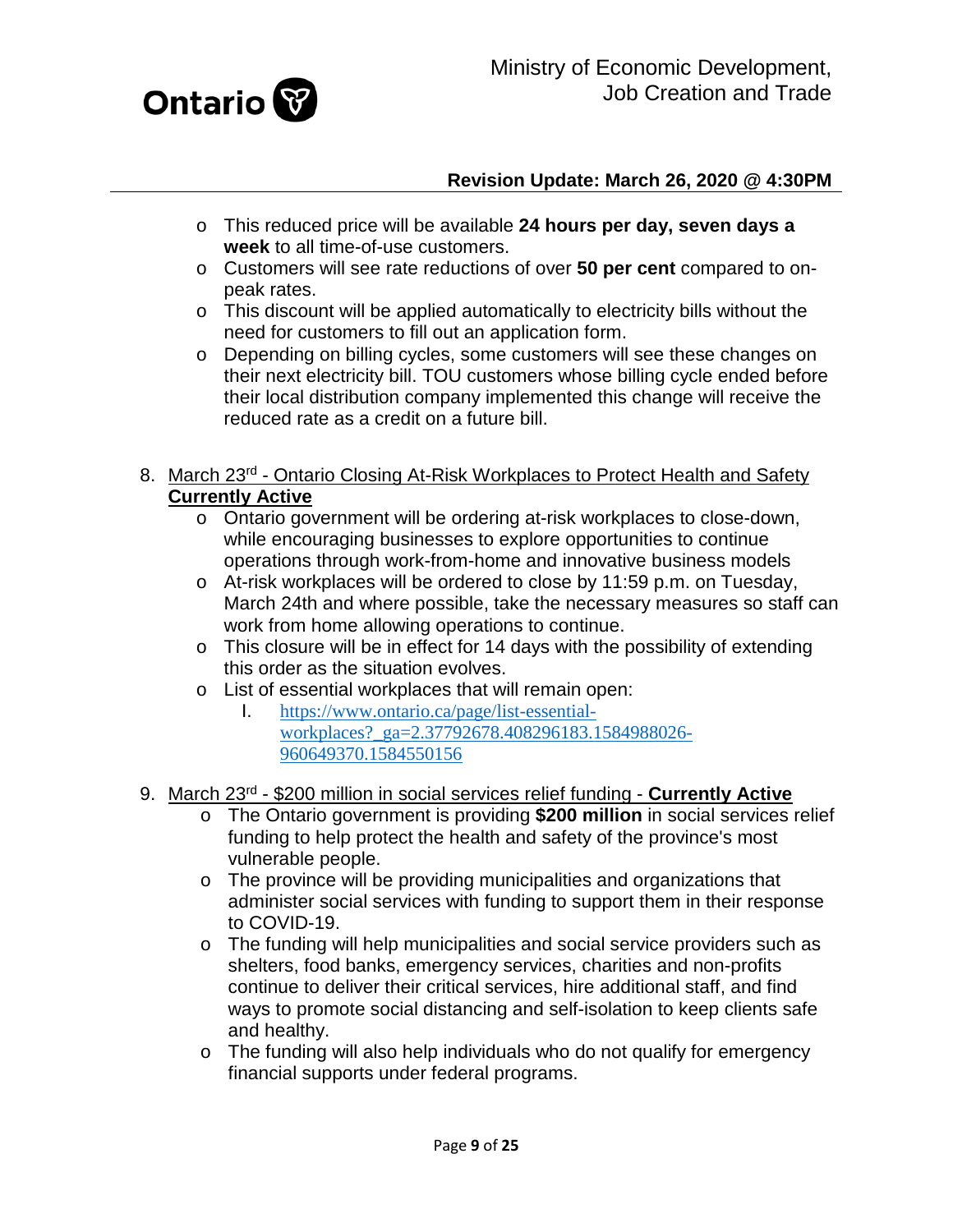

- o The government is putting in place an expanded Emergency Assistance program administered through Ontario Works (OW) to cover these individuals' needs such as food, rent, informal childcare, and services.
- <span id="page-9-0"></span>10. March 22<sup>nd</sup> - Ontario to Open Select Child Care Centres across the Province
	- o In order to support health care and frontline workers during this COVID-19 outbreak, Ontario plans to exempt certain child care centres from the order to close all licensed child care centres.
	- o Health care and other frontline workers, including doctors, nurses, paramedics, firefighters, police, and correctional officers, will be able to access safe, local emergency child care.
	- o Once emergency child care centres open, a list of locations will be made available on [ontario.ca/coronavirus.](http://www.ontario.ca/coronavirus?_ga=2.91567450.1996799419.1584986608-1305037528.1580157468)
- <span id="page-9-1"></span>11. March 20<sup>th</sup> - Ontario is waiving the three-month waiting period for Ontario Health Insurance Plan (OHIP) coverage
	- o Additionally, the province will cover the cost of COVID-19 services for uninsured people who do not meet the criteria for OHIP coverage.
- <span id="page-9-2"></span>12. March 20<sup>th</sup> - Province Launches First Phase of the Learn at Home Portal: **Currently Active**
	- o Launch of the first phase of [Learn at Home,](https://www.ontario.ca/page/learn-at-home?_ga=2.104073862.780307966.1584385273-1305037528.1580157468) a new online portal that will provide resources for families so students can continue their education while schools are closed due to the ongoing COVID-19 situation.
	- o Learn at Home offers all students high-quality, made-in-Ontario math and literacy resources, created by Ontario-certified educators, in both English and French.
	- o The at-home activities offered provide quick and easy access to some of Ontario's best online **kindergarten to grade 12** learning resources produced by Ontario College of Teachers (OCT) Educators.
	- o For students who do not have access to a computer, work is underway, in conjunction with school boards, to provide the necessary technology to everyone who needs it.
	- o Ontario public schools will be closed from **March 14 through to April 5, 2020** to contain the spread of COVID-19. Similarly, private schools and licensed child care centres will also be closed until **April 5, 2020**.
- <span id="page-9-3"></span>13. March 19<sup>th</sup> - Extension of validation Periods for Driver, Vehicle and Carrier Products, Services and Health Cards: **Currently Active**
	- o Ministry of Transportation and Ministry of Health, in cooperation with the Ministry of Government and Consumer Services and ServiceOntario, is extending the validity period of driving products, services and health cards.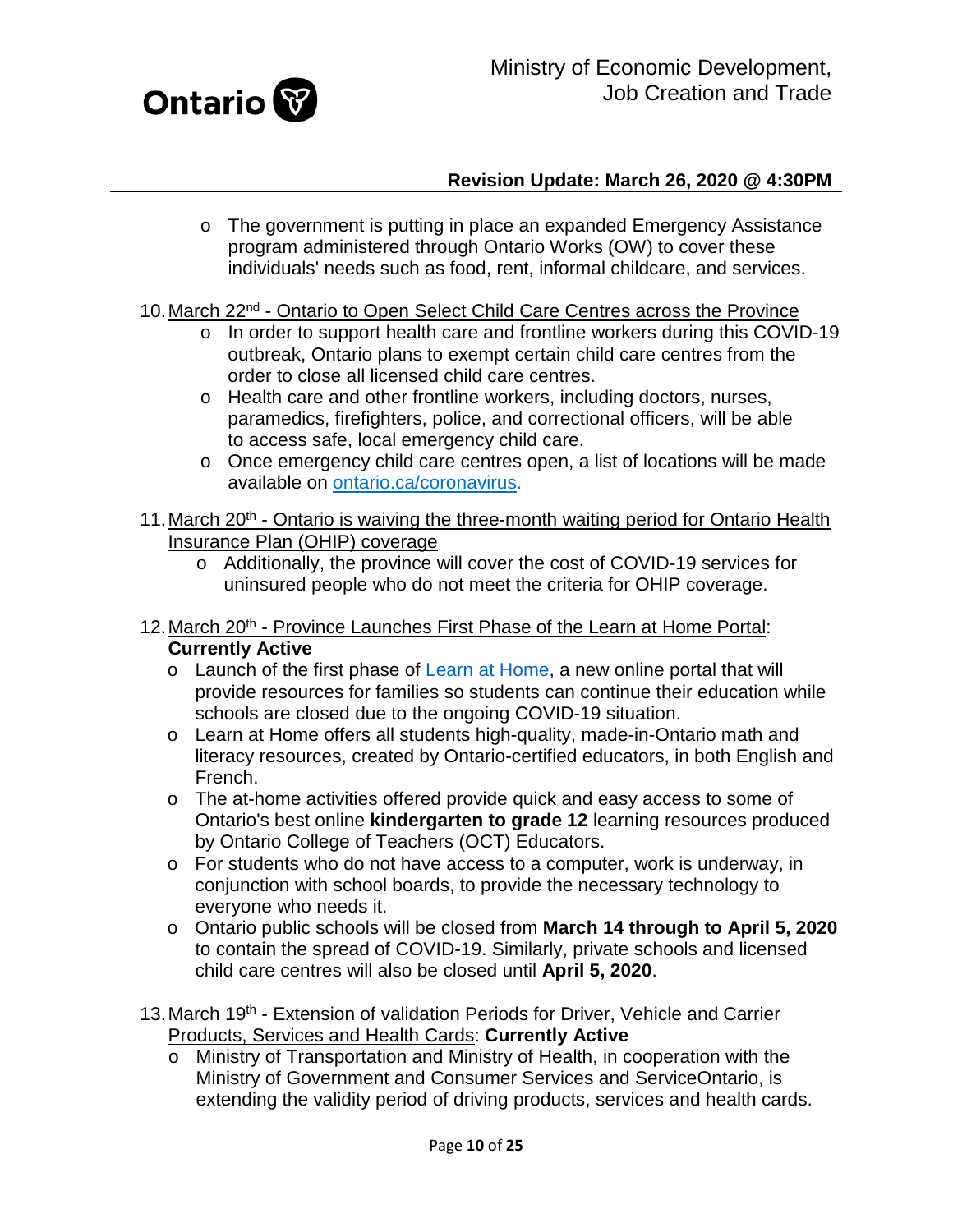

- o These changes reduce the need for in-person visits to ServiceOntario, International Registration Plan offices and DriveTest centres during the COVID-19 outbreak, helping to promote social distancing and contain the spread of the virus.
- o These new regulations include extensions for driver licences, licence plate validation, Ontario Photo Cards, and Commercial Vehicle Operator Registration certificates, among others.
- o Expiring and expired health cards will continue to provide access to health services.
- o The Ministry of Transportation is also automatically extending the due dates for medical or vision reports
- o This extension will be in place until such time that, based on the advice of Ontario's Chief Medical Officer of Health and public health officials, the current situation improves.
- <span id="page-10-0"></span>14. March 17<sup>th</sup> - Ontario's First Stage of the COVID-19 Emergency Relief Fund: **Effective Immediately - Supporting Legislation to Follow**
	- o Ontario is investing up to **\$304 million** to enhance the province's response to COVID-19 by providing the following:
		- I. **\$100 million for increased capacity in hospitals** to assist with the effective treatment of COVID-19 patients both in critical care and medicine beds.
		- II. **\$50 million for more testing and screening through public health**, including additional funding to support extraordinary costs incurred to monitor, detect and contain COVID-19 in the province. This includes contact tracing, increased laboratory testing capacity and home testing.
		- III. **\$50 million to further protect frontline workers, first responders and patients** by increasing the supply of personal protective equipment and other critical supplies and equipment to protect them.
		- IV. **\$25 million to support frontline workers** working in COVID-19 assessment centres, including the creation of a new fund to provide respite care, child care services and other supports as they are needed.
		- V. **\$50 million for long-term care homes** to support 24/7 screening, additional staffing to support infection control and additional supplies.
		- VI. **\$20 million for residential facilities in developmental services, gender-based services and protective care for children and youth** to support additional staffing, respite for caregivers impacted by school closures, personal protective equipment and supplies and transportation costs to minimize client exposure and to support social distancing, as well as additional cleaning costs.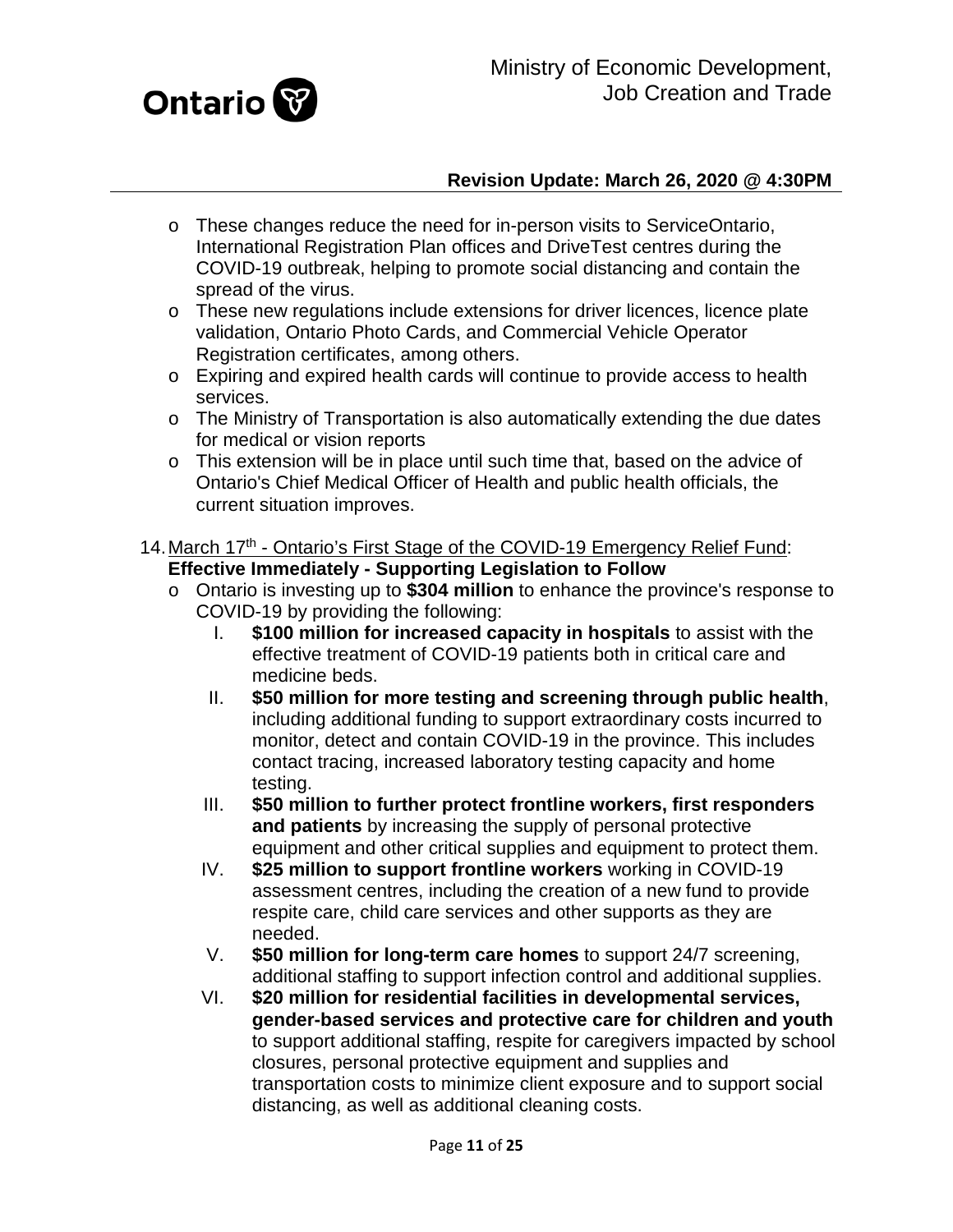

- VII. **\$5 million to protect seniors in retirement homes** through increased infection control and active screening procedures.
- VIII. **\$4 million for Indigenous communities** to support transportation costs for health care professionals and the distribution of critical supplies.
- <span id="page-11-0"></span>15. March 16<sup>th</sup> - Job Protection for Workers during the COVID-19 Pandemic: **Effective Immediately - Supporting Legislation to Follow**
	- o To protect Ontario's workers during the COIVD-19 pandemic, the province is introducing legislation to protect Ontario's workers.
	- o *The Employment Standards Amendment Act (Infectious Disease Emergencies), 2020, provides job-protected leave for employees unable to work for the following reasons*:
		- i. The employee is under medical investigation, supervision or treatment for COVID-19.
		- ii. The employee is acting in accordance with an order under the Health Protection and Promotion Act.
		- iii. The employee is in isolation or quarantine in accordance with public health information or direction.
		- iv. The employer directs the employee not to work due to a concern that COVID-19 could be spread in the workplace.
		- v. The employee needs to provide care to a person for a reason related to COVID-19 such as a school or day-care closure.
		- vi. The employee is prevented from returning to Ontario because of travel restrictions.
	- o The legislation makes it clear that an employee is not be required to provide a medical note if they take the leave.
	- o The measures are retroactive to January 25, 2020, the date that the first presumptive COVID-19 case was confirmed in Ontario.
	- o Many workers will be eligible for Employment Insurance sickness benefits.
	- o The legislation does not apply to people in sectors that fall under federal jurisdiction, including employees working for banks, airports, inter-provincial and international rail, and federal crown corporations

### <span id="page-11-1"></span>16.March 16th - Additional Support for Ontario Residents: **Currently Active**

o The Province is reviewing current access and eligibility to emergency assistance which is available through the Ontario Works (OW) program to support individuals who are impacted by the coronavirus and who are not able to meet their basic living expenses.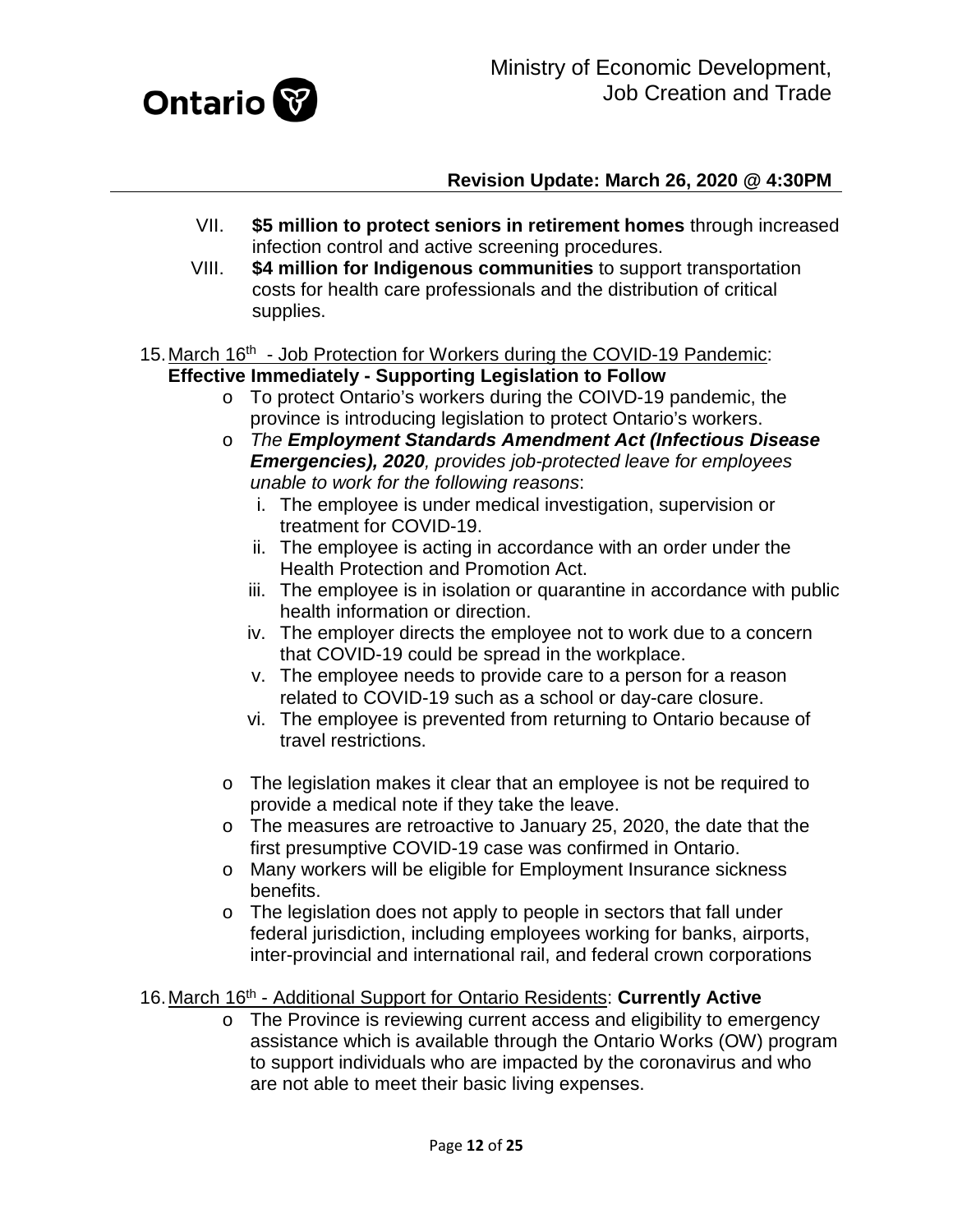

o The Province has halted new evictions, and postponed enforcement of eviction orders in order to protect Ontario residents affected by the COVID-19 pandemic.

# **COVID-19 – Federal Government -Support for Businesses**

As the pandemic situation is still evolving, new programs and supports may be announced in the future.

Website highlighting useful resources for businesses: [https://www.tradecommissioner.gc.ca/campaign-campagne/ressources-entreprises-](https://www.tradecommissioner.gc.ca/campaign-campagne/ressources-entreprises-COVID-19-business-resources.aspx?lang=eng)[COVID-19-business-resources.aspx?lang=eng](https://www.tradecommissioner.gc.ca/campaign-campagne/ressources-entreprises-COVID-19-business-resources.aspx?lang=eng)

<span id="page-12-0"></span>17.March 25th - \$107 billion COVID-19 Economic Aid Package: **Currently Active**

- o Previously \$82 Billion Package **now expanded**
- o **NEW LEGISLATION PASSED March 25th** Funding will boost access to employment insurance and other programs that will flow money to workers and businesses in need.
- o Ottawa has now budgeted for **\$52 billion** in direct support payments and **\$55 billion** in tax deferrals.

# <span id="page-12-1"></span>18. March 23rd - \$275 million for coronavirus research and medical countermeasures

- o Part of the \$1 billion COVID-19 Response Fund
- o The funding will be used to advance projects that are already underway by university researchers and others to respond to COVID-19, and ensure domestic supply of potential vaccines.
- o **\$192 million** in new projects that will be prioritized under the new Strategic Innovation Fund COVID-19 stream to deliver direct support to Canadian companies for large-scale projects.
- o Government of Canada is now providing [\\$52 million in funding for 96](https://www.canada.ca/en/institutes-health-research/news/2020/03/government-of-canada-funds-49-additional-covid-19-research-projects.html)  [research projects.](https://www.canada.ca/en/institutes-health-research/news/2020/03/government-of-canada-funds-49-additional-covid-19-research-projects.html)
- <span id="page-12-2"></span>19. March 23<sup>rd</sup> - \$5 billion in lending capacity to producers, agribusinesses, and food processors
	- o Farm Credit Canada will receive support from the Government of Canada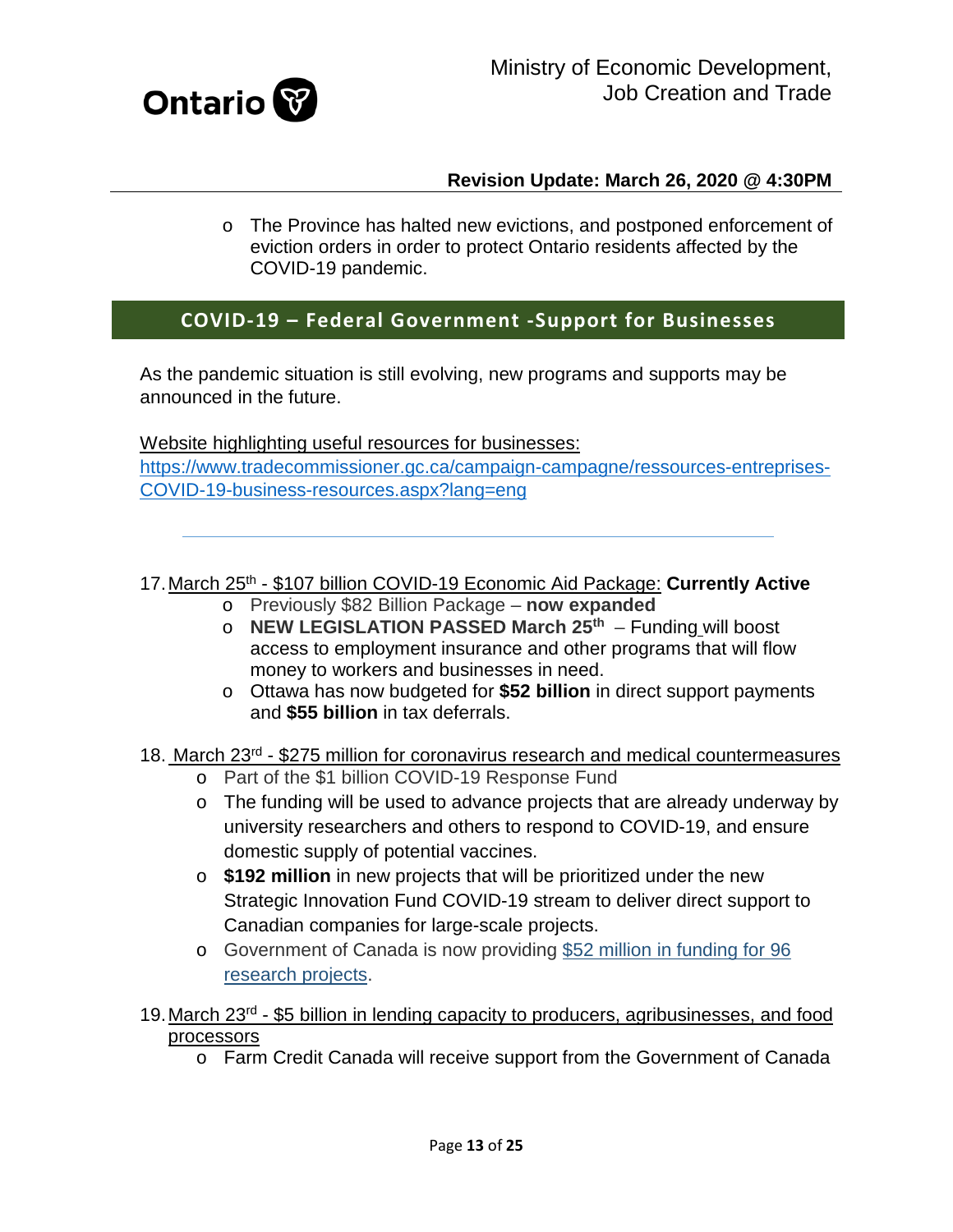

- o This will offer increased flexibility to farmers who face cashflow issues and to processors who are impacted by lost sales, helping them remain financially strong during this difficult time.
- o All eligible farmers who have an outstanding Advance Payments Program (APP) loan due on or before April 30 will receive a Stay of Default, allowing them an additional six months to repay the loan.
- o This important measure, which represents **\$173 million** in deferred loans, will help keep more money in farmers' pockets during these critical months.
- <span id="page-13-0"></span>20. March 20<sup>th</sup> - Plan to Mobilize Industry to fight COVID-19
	- o The **Plan to Mobilize Industry to fight COVID-19** directly supports businesses to rapidly scale up production or re-tool their manufacturing lines to develop products made in Canada that will help in the fight against COVID-19.
	- o Firms which answer yes to the following, should contact the email below:
		- I. You manufacture in Canada and/or have ready access to necessary inputs through your supply chain.
		- II. You have equipment or facilities that can be rapidly re-tooled to meet medical needs, including for personal protective equipment (PPE) such as gloves, masks and surgical gowns; sanitizers; wipes; ventilators; and other medical equipment and supplies.
		- III. You have skilled workers who are able to respond and who could be available for work in the current circumstances.
	- o Please send a short summary of your offer to [ic.mid](mailto:ic.mid-dim.ic@canada.ca)[dim.ic@canada.ca.](mailto:ic.mid-dim.ic@canada.ca)

### <span id="page-13-1"></span>21.*The Pandemic Response Challenge Program*: National Research Council of Canada – **Currently Active**

- o This national vehicle will convene the best Canadian and international researchers from academia and **small and medium-sized businesses** to collectively accelerate R&D to address specific COVID-19 gaps and challenges as identified by Canadian health experts.
- o The NRC will receive **\$15M** to form dedicated teams to address challenges.
- o The Pandemic Response Challenge Program is currently structured around **3 main research areas:**
	- I. Rapid detection and diagnosis
	- II. Therapeutics and vaccine development and
	- III. Digital health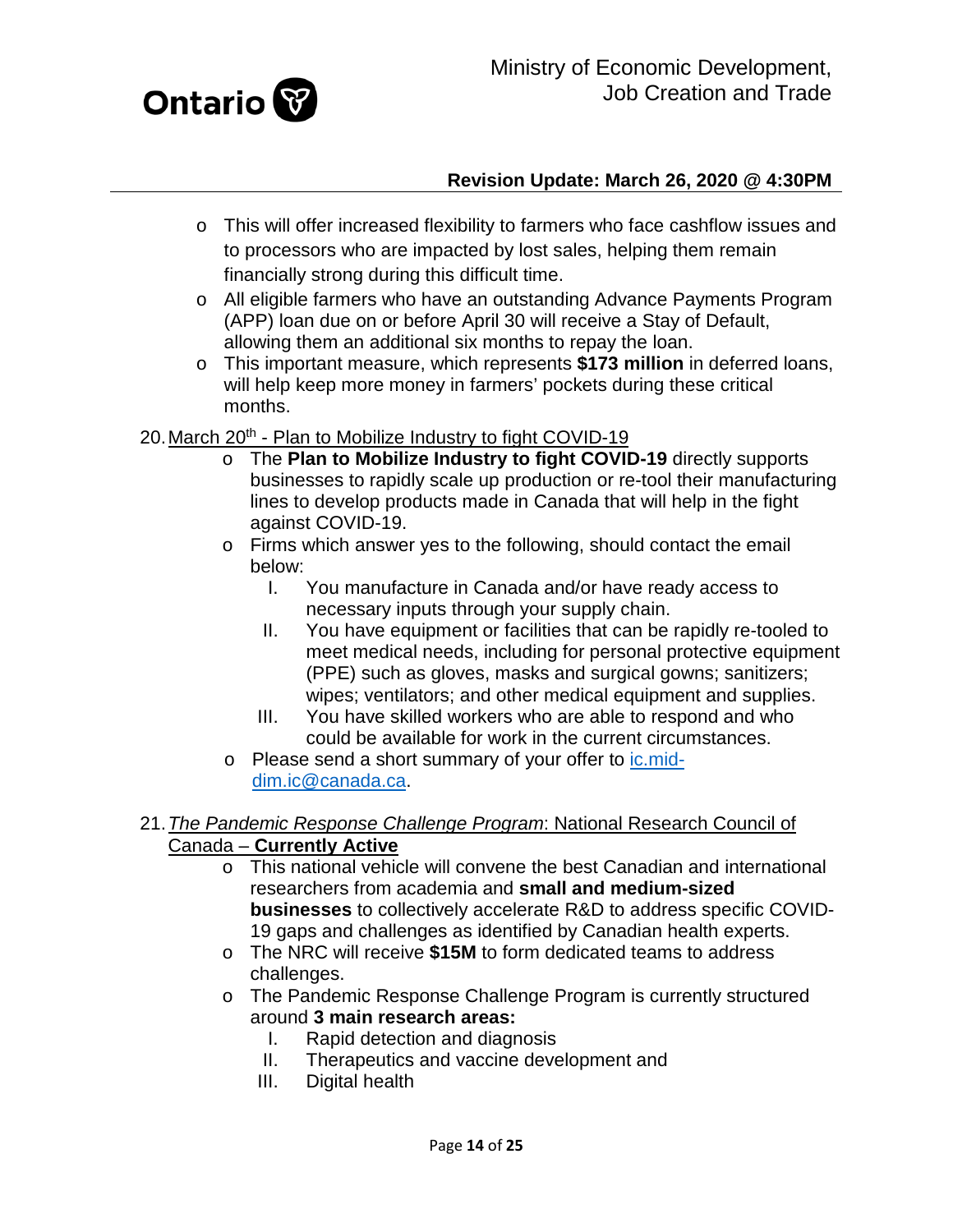

- o Researchers at Canadian and international universities, government departments, colleges, and highly innovative firms with relevant expertise can now register their interest to work with us on these challenges by clicking the Register button below.
	- I. [https://nrc.canada.ca/en/research-development/research](https://nrc.canada.ca/en/research-development/research-collaboration/programs/expression-interest-challenge-program-collaboration)[collaboration/programs/expression-interest-challenge-program](https://nrc.canada.ca/en/research-development/research-collaboration/programs/expression-interest-challenge-program-collaboration)[collaboration](https://nrc.canada.ca/en/research-development/research-collaboration/programs/expression-interest-challenge-program-collaboration)
- <span id="page-14-0"></span>22. March 20<sup>th</sup> - National Research Council of Canada (NRC) - COVID-19 Challenge Program – **Currently Active**
	- o **COVID-19 Challenge Program:** This program will post challenges seeking **near-to-market** solutions from small and medium-sized businesses (fewer than 500 staff) that need financial support from the National Research Council of Canada Industrial Research Assistance Program (NRC IRAP) to refine and sell their product or solution to meet a COVID-19 related need.
	- o NRC IRAP has been tasked by the Government of Canada to work with Canadian industry to address a range of medium-term Public Health Agency of Canada and Health Canada needs, including:
		- i. Personal protective equipment
		- ii. Sanitization
		- iii. Diagnostic and testing
		- iv. Therapeutics
		- v. Disease tracking technology
		- vi. [https://nrc.canada.ca/en/research-development/research](https://nrc.canada.ca/en/research-development/research-collaboration/nrc-covid-19-response)[collaboration/nrc-covid-19-response](https://nrc.canada.ca/en/research-development/research-collaboration/nrc-covid-19-response)
	- o Companies with promising technology relevant to the COVID-19 challenges can **register their technology** or product by clicking on the Register button below.
		- I. [https://nrc.canada.ca/en/support-technology-innovation/covid-](https://nrc.canada.ca/en/support-technology-innovation/covid-19-national-research-council-industrial-research-assistance-program)[19-national-research-council-industrial-research-assistance](https://nrc.canada.ca/en/support-technology-innovation/covid-19-national-research-council-industrial-research-assistance-program)[program](https://nrc.canada.ca/en/support-technology-innovation/covid-19-national-research-council-industrial-research-assistance-program)
	- o Additionally, a **\$15 million** investment will fund the certification of the NRC Biomanufacturing facility in Montreal, for Good Manufacturing Practices compliance, and will enable production of material that will be used in humans, particularly for vaccines or therapeutics.

# <span id="page-14-1"></span>23. March 18th - Deferral of Income Tax: **Currently Active**

o Allows all businesses to defer, until after August 31, 2020, the payment of any income tax amounts that become owing on or after March 18th and before September 2020.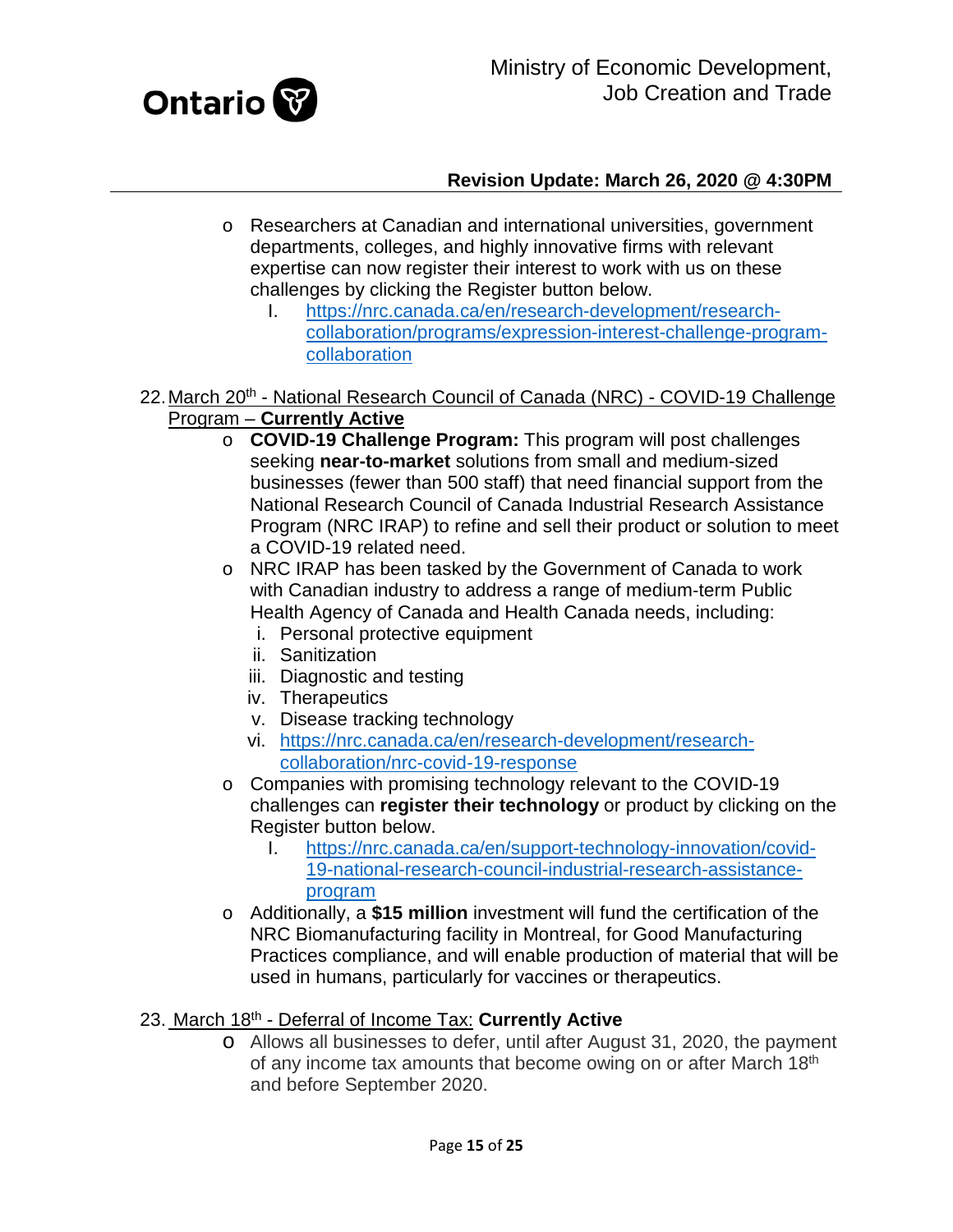

- o The due date for filing individual tax returns has been extended to June 1, 2020.
- o Taxpayers will have until August 31, 2020 to pay any 2019 income tax amounts owed.
- o This relief would apply to tax balances due, as well as instalments, under Part I of the *Income Tax Act*.
- o No interest or penalties will accumulate on these amounts during this period. This measure will result in businesses having more money available during this period.
- <span id="page-15-0"></span>24.March 18th - Small Businesses 10% Wage Subsidy: **Effective Immediately - Supporting Legislation to Follow**
	- o To support businesses that are facing revenue losses and to help prevent lay-offs, the government is proposing to provide eligible small employers a temporary wage subsidy for a period of three months.
	- o The subsidy will be equal to **10%** of remuneration paid during that period, up to a maximum subsidy of **\$1,375 per employee** and \$25,000 per employer.
	- o Businesses will be able to benefit immediately from this support by reducing their remittances of income tax withheld on their employees' remuneration.
	- o Employers benefiting from this measure will include corporations eligible for the small business deduction, as well as non-profit organizations and charities.
	- o This will help employers keep people on their payroll and help Canadians keep their jobs.

# <span id="page-15-1"></span>25.March 18th - Business Credit Availability Program (BCAP): **Currently Active**

- o The government will establish a **\$10 billion** credit facility to lend money to businesses under stress as a result of the spreading COVID-19 pandemic
- o The program will support financing through the Business Development Bank of Canada (BDC) and Export Development Canada (EDC).
- o Under this program, BDC and EDC will enhance their cooperation with private sector lenders to coordinate financing and credit insurance solutions for Canadian businesses.
- o BDC link:
	- i. [https://www.bdc.ca/en/pages/special-support.aspx?special](https://www.bdc.ca/en/pages/special-support.aspx?special-initiative=covid19)[initiative=covid19](https://www.bdc.ca/en/pages/special-support.aspx?special-initiative=covid19)
- o EDC link:
	- i. <https://www.edc.ca/en/campaign/coronavirus-covid-19.html>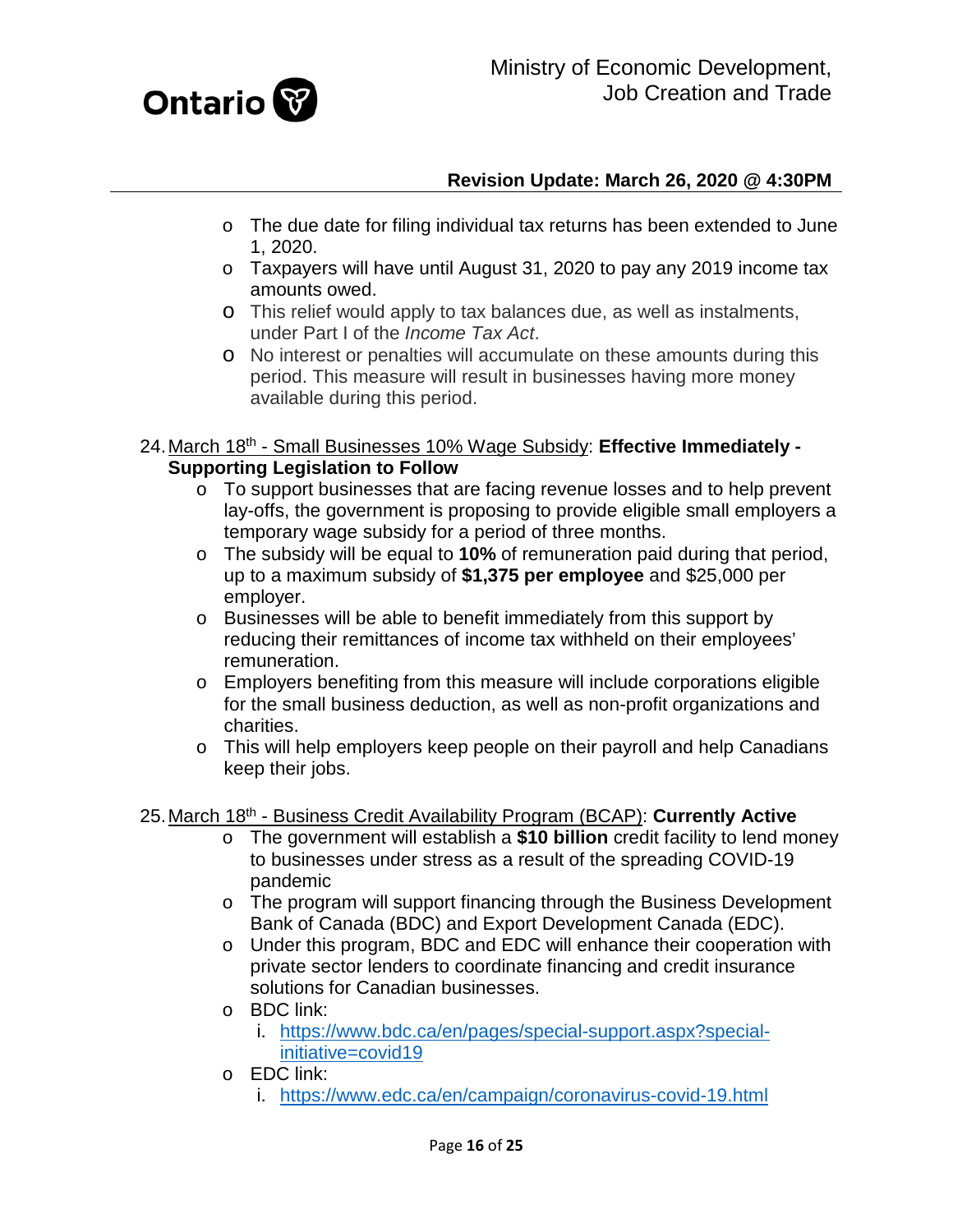

- o BDC Requirements Business Credit Availability Program (BCAP) **Terms & Conditions** 
	- Working Capital loans up to \$2MM; with 12 months interest only payments
	- 36-month term to a 60% balloon;
	- Pricing: Floating Only (Base  $-$  1.75%) approximately 3.30%\*

# **Documentation Required**

- Most recent three years of accountant prepared year-end financial statements;
- Most recent interim financial statements (if year-ends are more than 3 months old) with comparisons to the previous year's interim period (if available);
- Projections and a cash flow forecast (a 6-month cash flow forecast may be most applicable); The purpose is to understand the company's true cash needs for the next six months.
- An organizational chart to the beneficial ownership level (i.e. shareholder level).

### <span id="page-16-0"></span>26. March 18<sup>th</sup> - Canada Account Limit

- o The government is changing the Canada Account so that the Minister of Finance would now be able to determine the limit of the Canada Account in order to deal with exceptional circumstances.
- o The Canada Account is administered by Export Development Canada (EDC) and is used by the government to support exporters when deemed to be in the national interest.
- o This will allow the government to provide additional support to Canadian companies through loans, guarantees or insurance policies during these challenging times.
- o [https://www.edc.ca/en/about-us/corporate/disclosure/reporting](https://www.edc.ca/en/about-us/corporate/disclosure/reporting-transactions/canada-account.html)[transactions/canada-account.html](https://www.edc.ca/en/about-us/corporate/disclosure/reporting-transactions/canada-account.html)

### <span id="page-16-1"></span>27. March 18<sup>th</sup> - Regional Development Agencies (RDAs) - FedDev Ontario

- o Regional Development Agencies, including FedDev Ontario, are applying a **three-month deferral** for companies in repayment. This deferral takes effect on April 1, 2020.
- o Tourism operators, small- or medium- sized business and organizations that have received FedDev Ontario funding in the past, may be eligible to receive additional funding and/or flexible arrangements.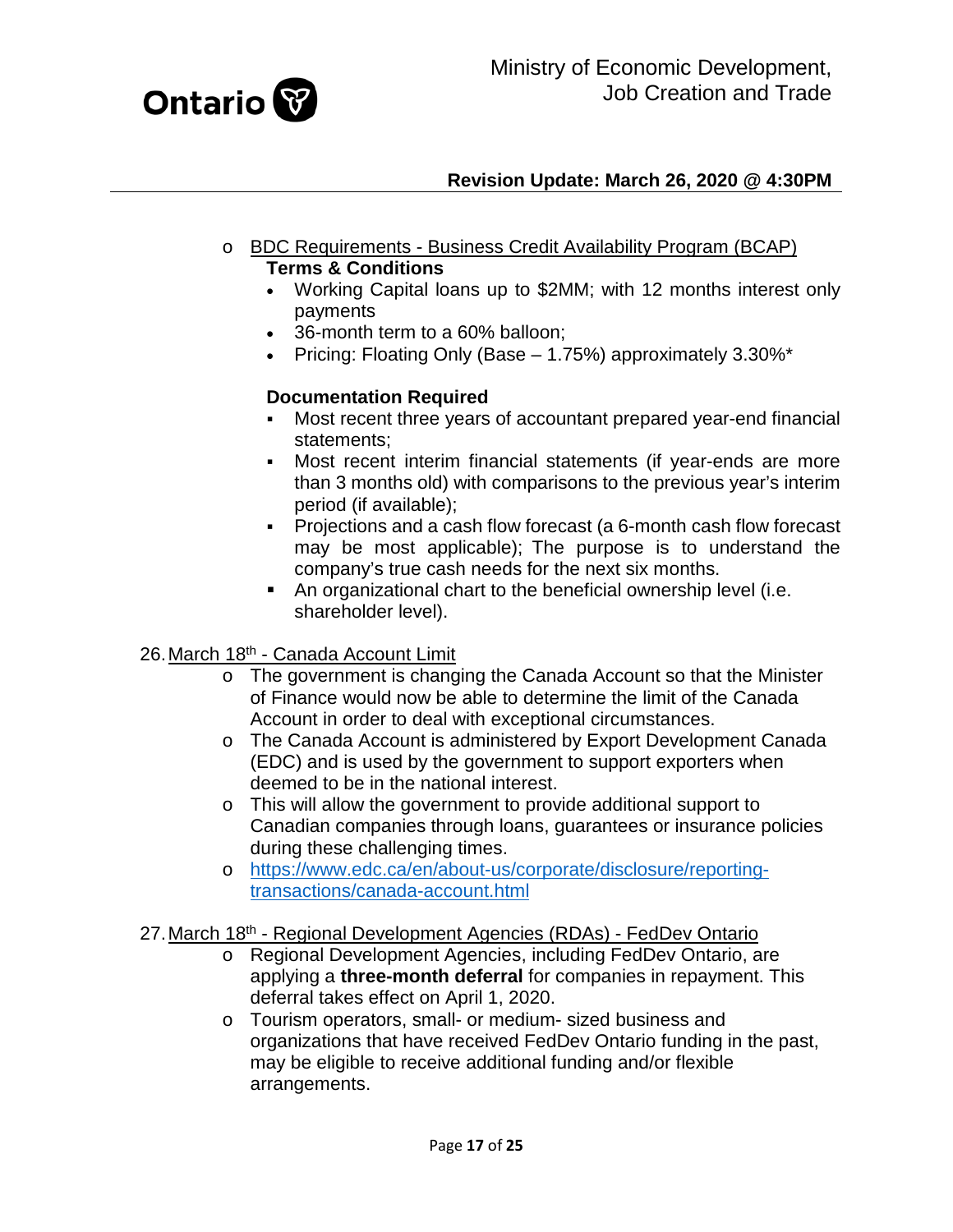

- o FedDev Ontario is also offering access to federal funding to help businesses impacted by the sudden shift in the economy and who require pressing assistance.
- I. [https://www.feddevontario.gc.ca/eic/site/723.nsf/eng/h\\_02567.html?Open](https://www.feddevontario.gc.ca/eic/site/723.nsf/eng/h_02567.html?OpenDocument) **[Document](https://www.feddevontario.gc.ca/eic/site/723.nsf/eng/h_02567.html?OpenDocument)**

### <span id="page-17-0"></span>28.March 18th - Additional Support for Businesses: **Currently Active**

- o The Office of the Superintendent of Financial Institutions (OSFI) announced it **is lowering the Domestic Stability Buffer by 1.25%** of risk-weighted assets, effective immediately. This action will allow Canada's large banks to inject \$**300 billion** of additional lending in to the economy.
- o Credit and liquidity support through financial Crown corporations, Bank of Canada, OSFI, CMHC and commercial lenders (e.g., Domestic Stability Buffer, Insured Mortgage Purchase Program, Banker's Acceptance Purchase Facility) in the range of **\$500 Billion**

### <span id="page-17-1"></span>29.March 16th - Insured Mortgage Purchase Program: **Currently Active**

- o Launch of an Insured Mortgage Purchase Program to purchase up to **\$50 billion** of insured mortgage pools through the Canada Mortgage and Housing Corporation (CMHC).
- o As announced on March 16, this will provide stable funding to banks and mortgage lenders and support continued lending to Canadian businesses and consumers.
- o CMHC stands ready to further support liquidity and the stability of the financial markets through its mortgage funding programs as necessary. The Government will enable these measures by raising CMHC's legislative limits to guarantee securities and insure mortgages by \$150 billion each.

### <span id="page-17-2"></span>30. March 16<sup>th</sup> - Measures Enacted by the Bank of Canada

- o The Bank of Canada also took a series of actions to support the Canadian economy during this period of economic stress, enhance the resilience of the Canadian financial system, and help ensure that financial institutions can continue to extend credit to both households and businesses.
- o This included cutting the interest rate to **0.75%** as a proactive measure in light of the negative shocks to Canada's economy arising from the COVID-19 pandemic and the recent sharp drop in oil prices.
- o The Bank has broadened eligible collateral for its **Term Repo Facility,**  under which the central bank temporarily buys treasury bills from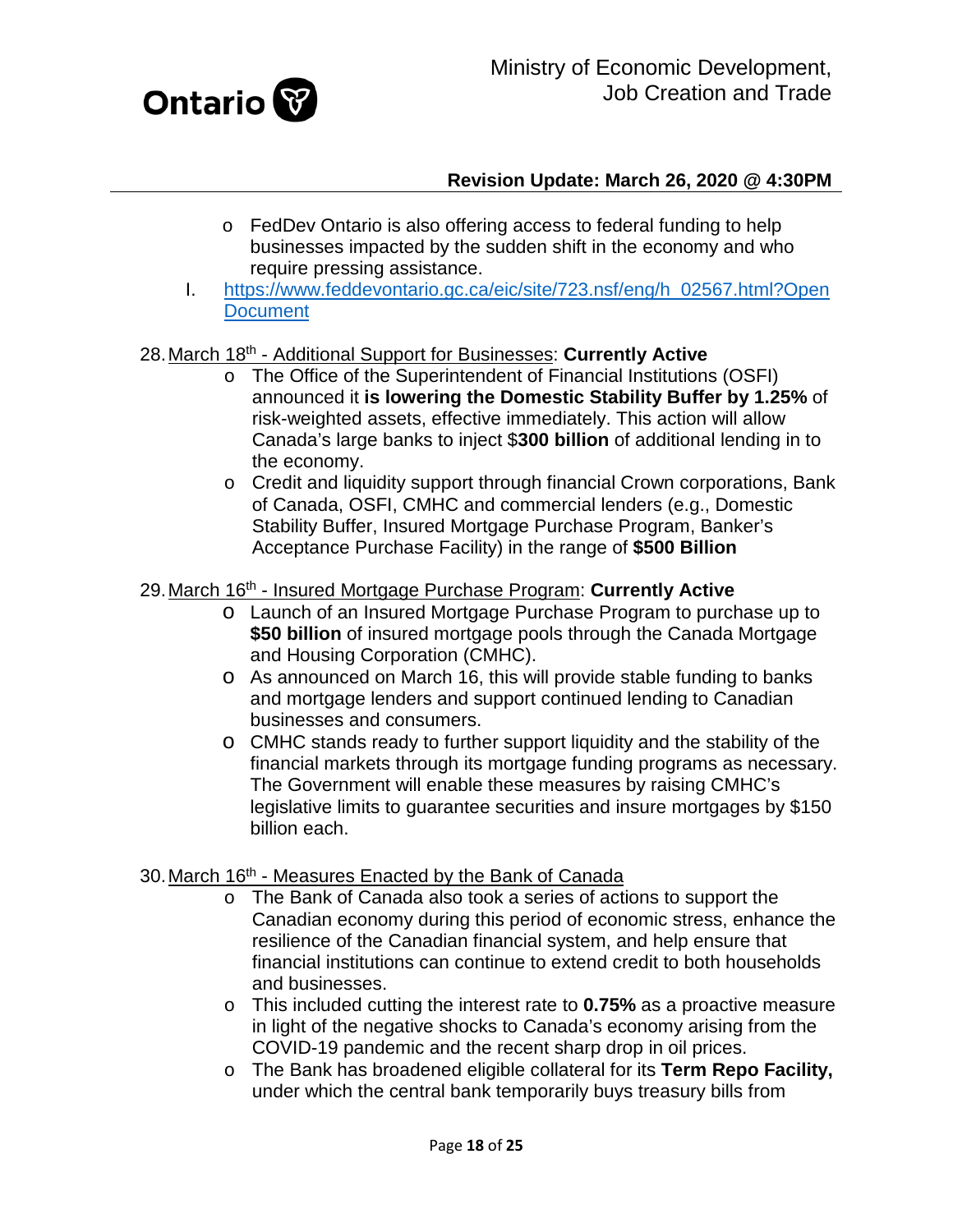

dealers to help maintain funding conditions by providing a backstop to regular private funding.

- o **Bankers Acceptance Purchase Facility** -- Purchase of securities linked to credit lines of small and medium-sized businesses. The first operation is planned for **March 23**.
- o **Standing Liquidity Facility** -- This is the Bank of Canada's overnight credit facility for the country's payment system. Bank of Canada said Monday it will allow a greater percentage of collateral to be in the form of non-mortgage loans.
- o **Canada Mortgage Bonds** -- The country's mortgage fund program lets approved financial institutions pool eligible insured mortgages into marketable securities, guaranteed by the country's housing agency. The Bank announced today it will target purchases of up to **\$500 million** per week "as market conditions warrant"
- <span id="page-18-0"></span>31. March 15<sup>th</sup>- Support for employers and workers through the Work-Sharing program: **Currently Active**
	- o **Work-Sharing (WS)** is an adjustment program designed to help employers and employees avoid layoffs when there is a temporary reduction in the normal level of business activity that is beyond the control of the employer.
	- o The measure provides income support to employees eligible for Employment Insurance benefits who work a temporarily reduced work week while their employer recovers.
	- o Introduction of temporary special measures that extend the maximum duration of Work-Sharing agreements from 38 weeks to 76 weeks across Canada for those businesses affected by the downturn in business due to COVID-19 and for the forestry and steel and aluminum sector
	- o [https://www.canada.ca/en/employment-social-development/services/work](https://www.canada.ca/en/employment-social-development/services/work-sharing/temporary-measures-forestry-sector.html)[sharing/temporary-measures-forestry-sector.html](https://www.canada.ca/en/employment-social-development/services/work-sharing/temporary-measures-forestry-sector.html)

### <span id="page-18-1"></span>32.March 15th - Changes to the Employment Insurance sickness benefits: **Currently Active**

- o Employment Insurance (EI) sickness benefits provide up to 15 weeks of income replacement and is available to eligible claimants who are unable to work because of illness, injury or quarantine, to allow them time to restore their health and return to work.
- o Canadians quarantined can apply for Employment Insurance (EI) sickness benefits.

**Service Canada is ready to support Canadians affected by COVID-19 and placed in quarantine, with the following support actions:**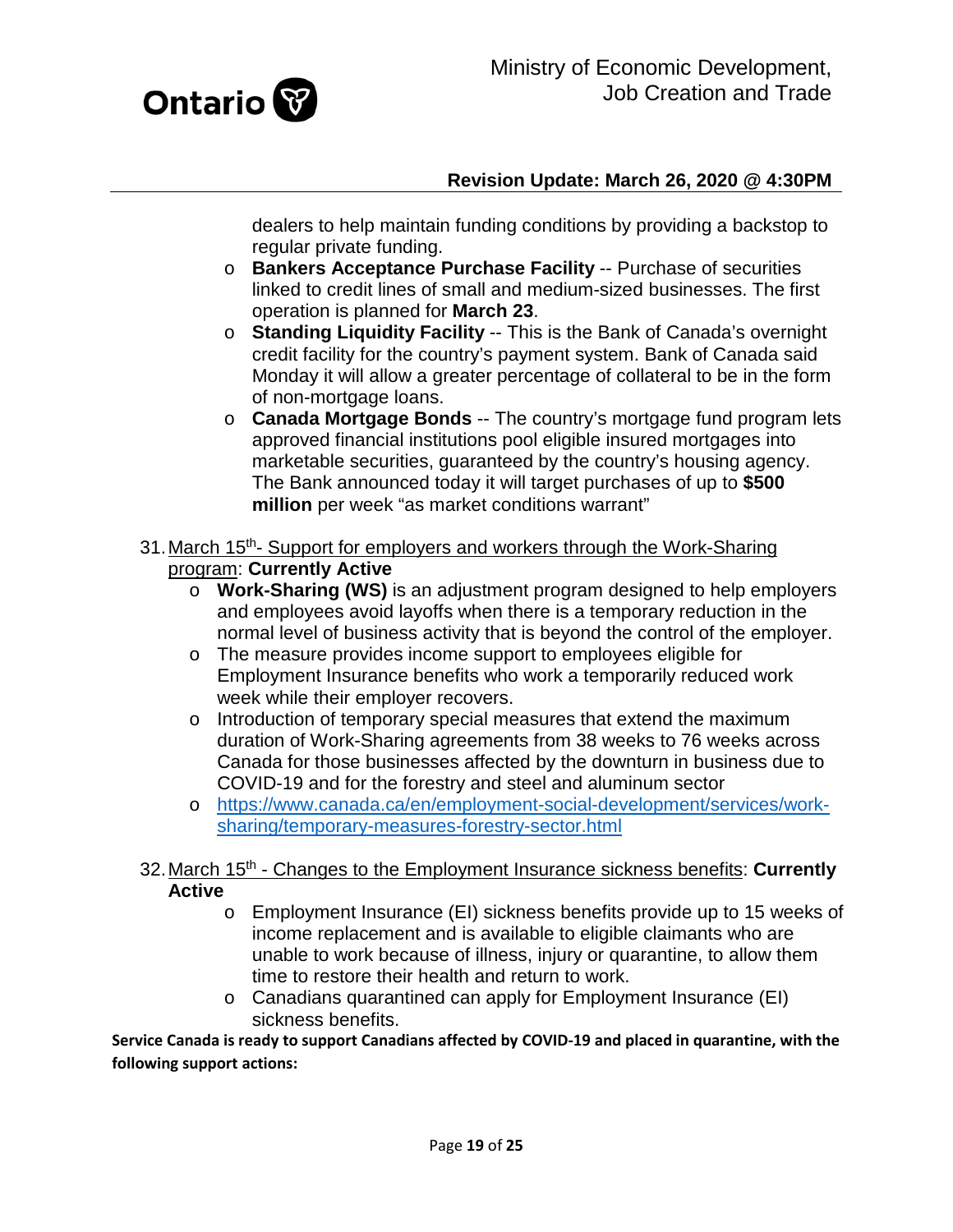

- $\circ$  The one-week waiting period for [EI sickness benefits](https://www.canada.ca/en/services/benefits/ei/ei-sickness.html) will be waived for new claimants who are quarantined so they can be paid for the first week of their claim.
- o This temporary measure will be enacted for a minimum of six months.
- o Establishing a new dedicated toll-free phone number to support enquiries related to waiving the [EI sickness benefits](https://www.canada.ca/en/services/benefits/ei/ei-sickness.html) waiting period
- o Priority EI application processing for EI sickness claims for clients under quarantine
- o People claiming EI sickness benefits due to quarantine will not have to provide a medical certificate
- o Contact the new dedicated toll-free phone number if you are in quarantine and seeking to waive the one-week El sickness [benefits](https://www.canada.ca/en/services/benefits/ei/ei-sickness.html) waiting period so you can be paid for the first week of your claim:
- o Telephone: 1-833-381-2725 (toll-free)
- <span id="page-19-0"></span>33. March 11<sup>th</sup> - Public Works and Government Services Canada – COVID-19 Supplier Purchasing Program
	- o In support of the Governments [whole-of-government response to](https://pm.gc.ca/en/news/news-releases/2020/03/11/prime-minister-outlines-canadas-covid-19-response)  [Coronavirus disease \(COVID-19\),](https://pm.gc.ca/en/news/news-releases/2020/03/11/prime-minister-outlines-canadas-covid-19-response) the Government is seeking to procure additional goods from suppliers
	- o If you are a supplier which can provide items from the list, or other items not listed, please complete the [submission form for Coronavirus](https://buyandsell.gc.ca/forms/help-canada-combat-covid-19-submission-form)  [disease \(COVID-19\) products and services.](https://buyandsell.gc.ca/forms/help-canada-combat-covid-19-submission-form)
		- i. Disposable N95 masks
		- ii. Disposable surgical masks
		- iii. Nitrile gloves
		- iv. Vinyl gloves
		- v. Gowns
		- vi. Bottles of hand sanitizer
		- vii. Other prevention products
	- o Services
		- i. Guard / security services
		- ii. Nursing services
		- iii. Food services
		- iv. Laundry services
		- v. Accommodation maintenance services
		- vi. Personal services
		- vii. IT support services
		- viii. Other services
	- o For more information, please contact: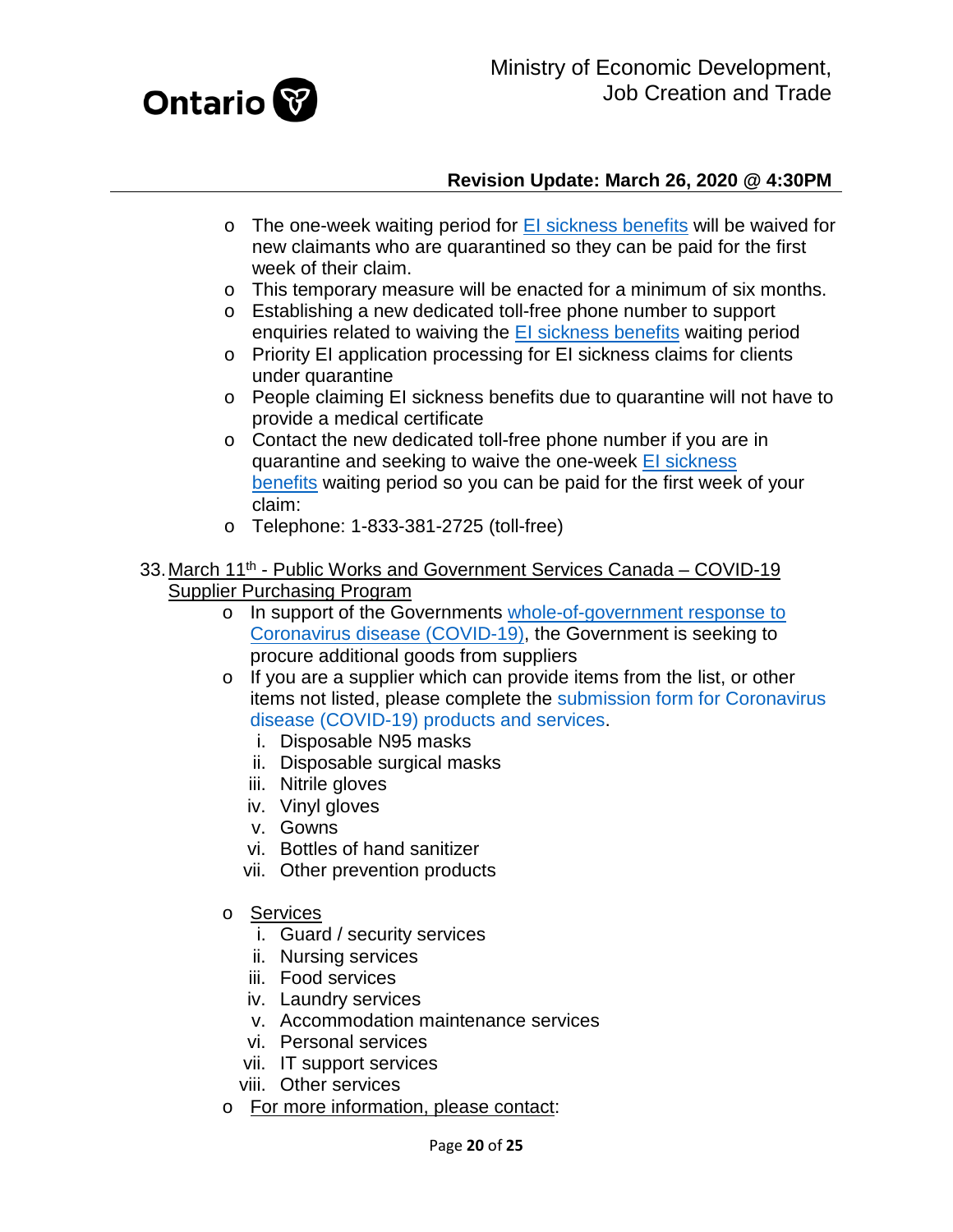

Martin Montreuil: [martin.montreuil@tpsgc-pwgsc.gc.ca](mailto:martin.montreuil@tpsgc-pwgsc.gc.ca) / Tel: 613-793- 3594

I. [https://buyandsell.gc.ca/calling-all-suppliers-help-canada](https://buyandsell.gc.ca/calling-all-suppliers-help-canada-combat-covid-19)[combat-covid-19](https://buyandsell.gc.ca/calling-all-suppliers-help-canada-combat-covid-19)

# **COVID-19 – Federal Government - Support for Individuals**

<span id="page-20-0"></span>34. March 25<sup>th</sup> - Canada Emergency Response Benefit (CREB)

- o Will provide workers affected by the COVID-19 pandemic with **\$2,000** per month for the next four months
- o The new benefit combines the \$10-billion Emergency Care Benefit and the \$5-billion Emergency Support Benefit that were announced last week.
- o The CERB would cover Canadians who have lost their job, are sick, quarantined, or taking care of someone who is sick with COVID-19, as well as working parents who must stay home without pay to care for children who are sick or at home because of school and daycare closures.
- o Additionally, **workers who are still employed, but are not receiving income because of disruptions to their work situation due to COVID-19, would also qualify for the CERB.**
- o **This would help businesses keep their employees as they navigate these difficult times, while ensuring they preserve the ability to quickly resume operations as soon as it becomes possible.**
- o The CERB would be paid every four weeks and be available from March 15, 2020 until October 3, 2020.
- o The portal for accessing the CERB would be available in **early April.**
	- [https://www.canada.ca/en/department](https://www.canada.ca/en/department-finance/news/2020/03/introduces-canada-emergency-response-benefit-to-help-workers-and-businesses.html)[finance/news/2020/03/introduces-canada-emergency-response](https://www.canada.ca/en/department-finance/news/2020/03/introduces-canada-emergency-response-benefit-to-help-workers-and-businesses.html)[benefit-to-help-workers-and-businesses.html](https://www.canada.ca/en/department-finance/news/2020/03/introduces-canada-emergency-response-benefit-to-help-workers-and-businesses.html)
- <span id="page-20-1"></span>35. March 18<sup>th</sup> - Temporarily Boosting of Canada Child Benefit payments: **Implementation by May**
	- o Additional assistance to families with children by temporarily boosting the Canada Child Benefit (CCB) payment amounts, only for the 2019-20 benefit year, by \$300 per child.
	- o This measure would deliver almost **\$2 billion** in extra support.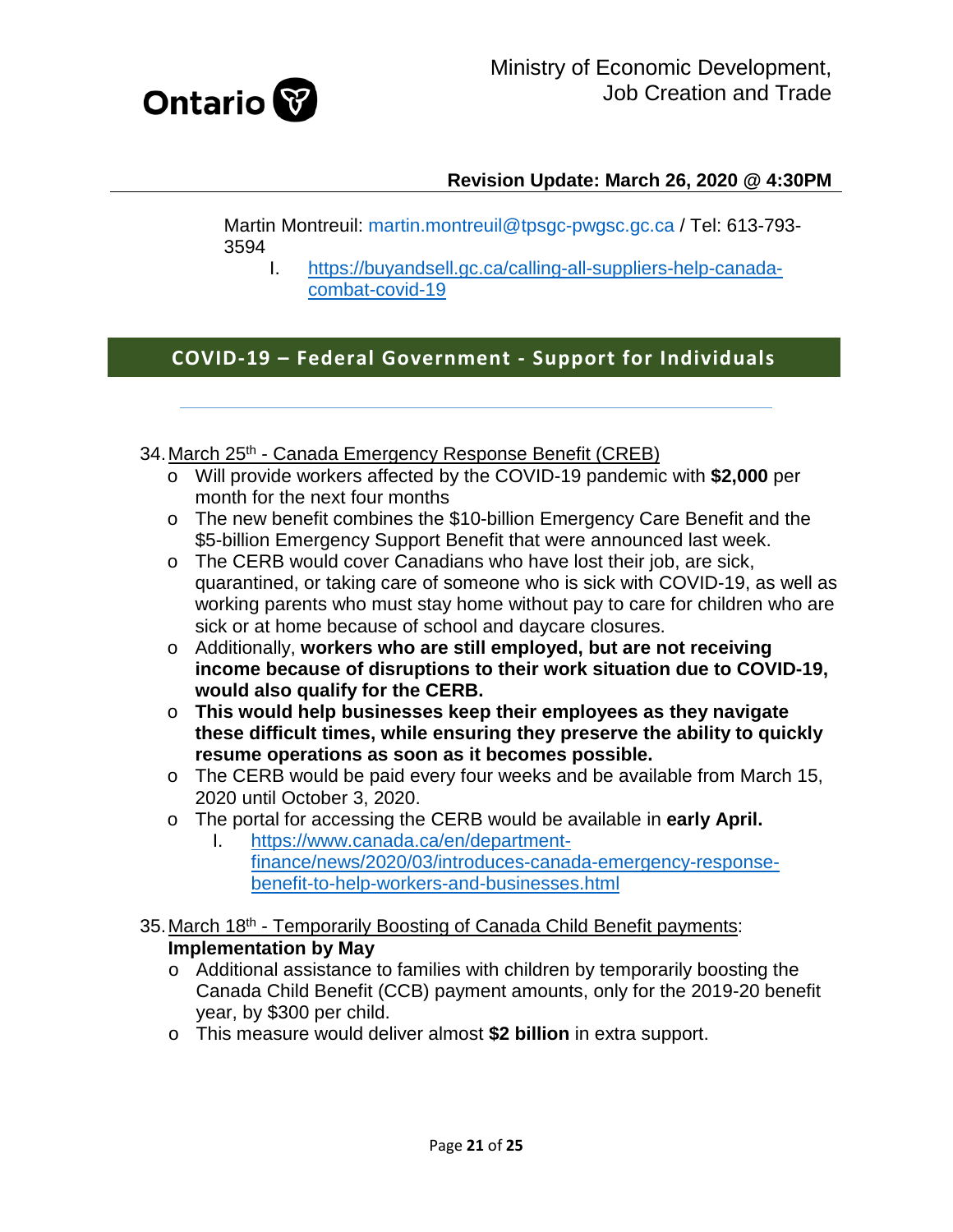

- <span id="page-21-0"></span>36.March 18th - Mortgage Default Management Tools – **Effective Immediately**
	- o The Canada Mortgage and Housing Corporation (CMHC) and other mortgage insurers offer tools to lenders that can assist homeowners who may be experiencing financial difficulty.
	- o The Government, through CMHC, is providing increased flexibility for homeowners facing financial difficulties to defer mortgage payments on homeowner CMHC-insured mortgage loans.
	- o CMHC will permit lenders to allow payment deferral beginning immediately.
- <span id="page-21-1"></span>37. March 18<sup>th</sup> - Goods and Services Tax (GST) Credit - Special Top-Up Payment: **Implementation by Early May**
	- o Provides additional assistance to individuals and families with low and modest incomes with a special top-up payment under the Goods and Services Tax (GST) credit.
	- o Government is proposing to provide a one-time special payment by early May 2020 through the Goods and Services Tax credit (GSTC).
	- o The average boost to income for those benefitting from this measure will be close to \$400 for single individuals and close to \$600 for couples.
	- o This measure would inject **\$5.5 billion** in the economy.
- <span id="page-21-2"></span>38.March 18th - Extension of Tax Filing Deadline: **Currently Active**
	- o The tax filing deadline for individuals has been extended to June 1, and allows all taxpayers to defer, until after August 31, 2020, the payment of any income tax amounts that become owing on or after March 18<sup>th</sup> and before September 2020.
	- o This relief would apply to tax balances due, as well as instalments, under Part I of the *Income Tax Act*.
	- o No interest or penalties will accumulate on these amounts during this period. This measure will result in households having more money available during this period.
- <span id="page-21-3"></span>39. March 18<sup>th</sup> - Registered Retirement Income Funds (RRIFs) – Minimum **Withdrawals** 
	- o The reduction of minimum withdrawals from Registered Retirement Income Funds (RRIFs) by **25 per cent for 2020** in recognition of volatile market conditions and their impact on many seniors' retirement savings.
- <span id="page-21-4"></span>40.March 18th - Deferral of Canada Student Loan Payments: **Implementation by Early April**
	- o The implementation a **six-month, interest-free**, moratorium on Canada Student Loan payments for all individuals who are in the process of repaying these loans.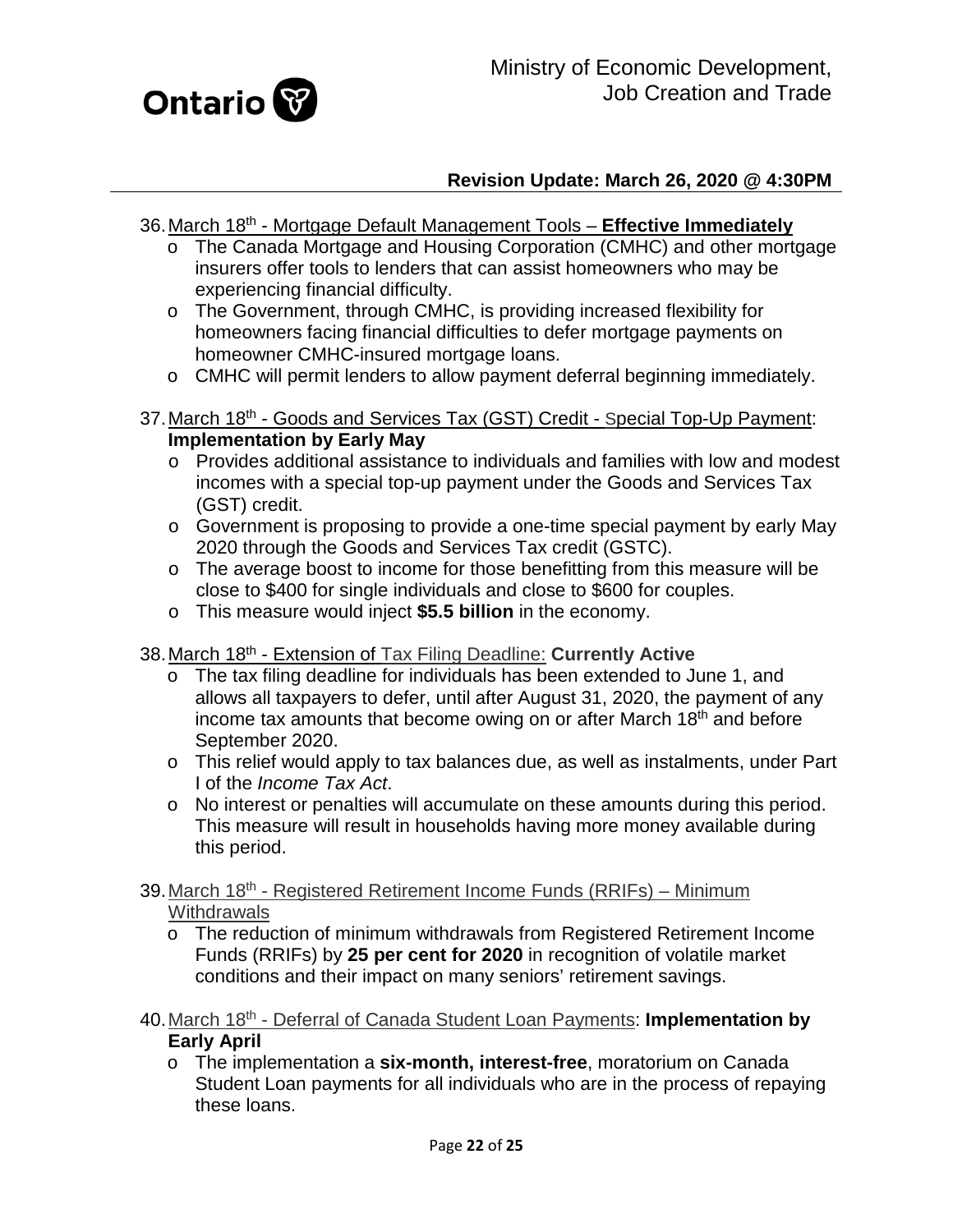

- <span id="page-22-0"></span>41.March 18th - \$305 million Indigenous Community Support Fund: **Implementation by April**
	- o **\$305 million** for a new distinctions-based Indigenous Community Support Fund, to address immediate needs in First Nations, Inuit, and Métis Nation communities.

# **Federal Government - Economic Response Plan – Cost and Implementation**

| <b>Measure</b>                                                                    | 2020-2021 Cost/Impact | Implementation                                  |
|-----------------------------------------------------------------------------------|-----------------------|-------------------------------------------------|
| <b>GST Credit</b>                                                                 | \$5.5 billion         | By Early May<br><i>*requires Royal Assent</i>   |
| <b>Enhanced Canada Child Benefit</b>                                              | \$1.9 billion         | May<br>* requires Royal Assent                  |
| <b>Temporary Business Wage</b><br><b>Subsidy</b>                                  | \$3.8 billion         | Immediately<br>Supporting legislation to follow |
| <b>Canada Student Loan Payments</b>                                               | \$190 million         | <b>Early April</b><br>* requires Royal Assent   |
| <b>Support for Indigenous</b><br><b>Communities</b>                               | \$305 million         | April<br><i>*requires Royal Assent</i>          |
| <b>Support for people experiencing</b><br>homelessness (through Reaching<br>Home) | \$157.5 million       | April<br><i>*requires Royal Assent</i>          |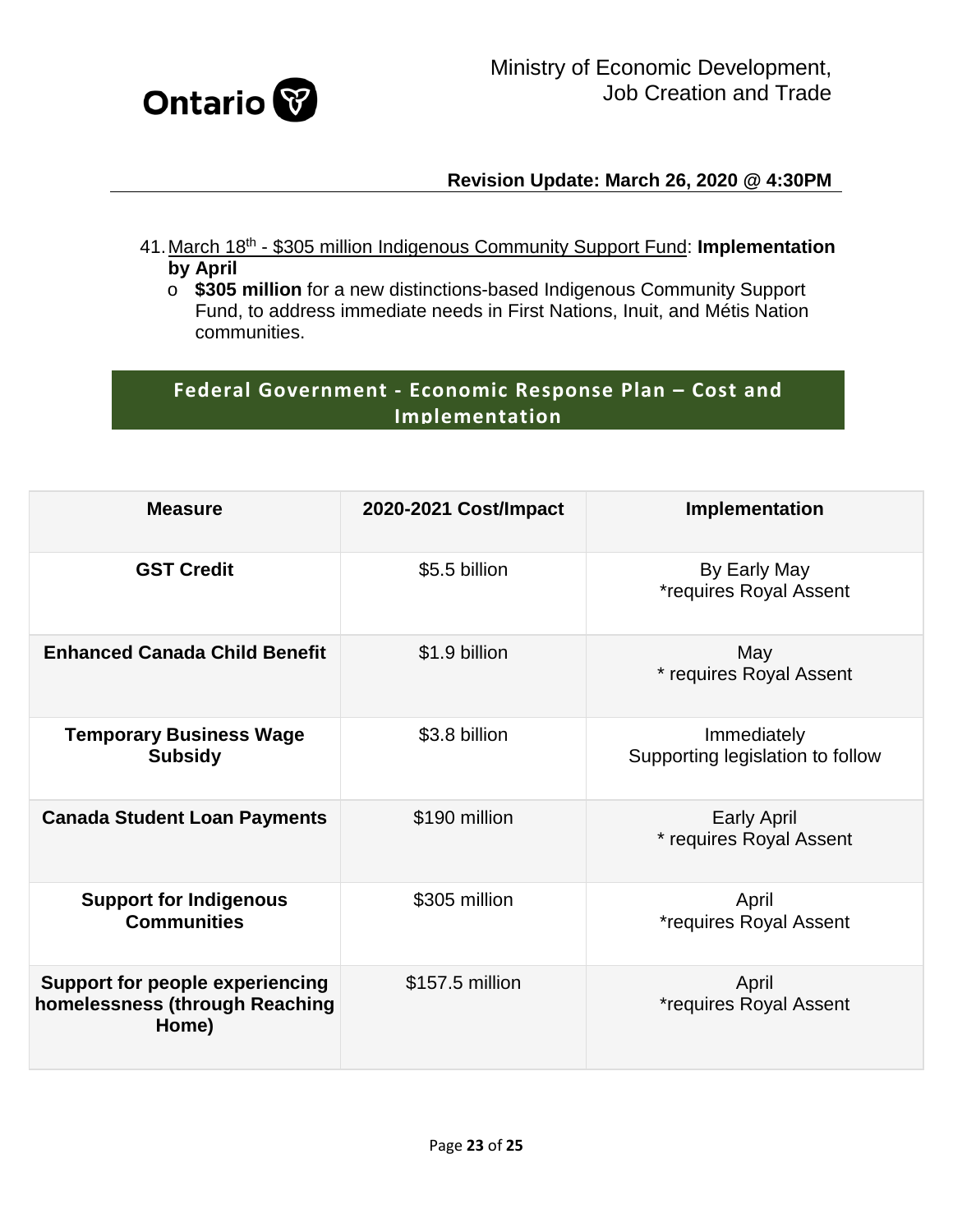

| <b>Support for women's shelters</b><br>and sexual assault centres<br>including on reserve                                                                                                                                                                                                | \$50 million                  | April<br><i>*requires Royal Assent</i>          |
|------------------------------------------------------------------------------------------------------------------------------------------------------------------------------------------------------------------------------------------------------------------------------------------|-------------------------------|-------------------------------------------------|
| <b>Lower Registered Retirement</b><br><b>Income Fund Minimum</b><br><b>Withdrawal Amounts</b>                                                                                                                                                                                            | \$495 million                 | Immediately<br>Supporting legislation to follow |
| <b>Total</b>                                                                                                                                                                                                                                                                             | \$27.4 billion                |                                                 |
| <b>Other supports</b>                                                                                                                                                                                                                                                                    |                               |                                                 |
| <b>Flexibility for individual and</b><br>corporate taxpayers (tax payment<br>deferral until September)                                                                                                                                                                                   | \$55 billion                  | Immediately                                     |
| <b>Business Credit Availability</b><br>Program (BCAP) through BDC<br>and EDC                                                                                                                                                                                                             | $$10$ billion +               | Immediately                                     |
| <b>Credit and liquidity support</b><br>through financial Crown<br>corporations, Bank of Canada,<br><b>OSFI, CMHC and commercial</b><br>lenders (e.g., Domestic Stability<br><b>Buffer, Insured Mortgage</b><br><b>Purchase Program, Banker's</b><br><b>Acceptance Purchase Facility)</b> | In the range of \$500 billion | Immediately                                     |
|                                                                                                                                                                                                                                                                                          |                               |                                                 |
|                                                                                                                                                                                                                                                                                          |                               |                                                 |